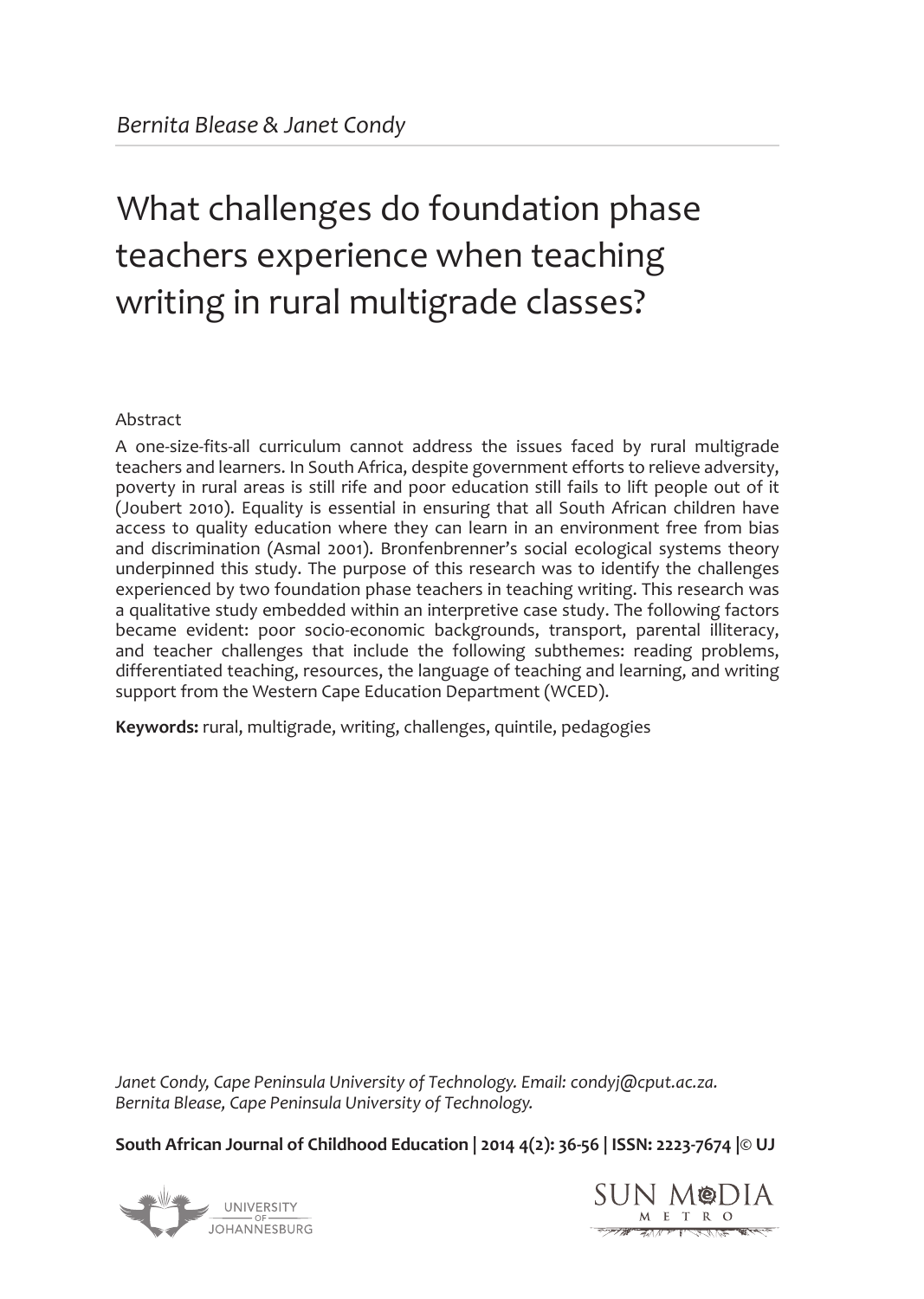# **Introduction**

The research topic of this study includes the following three concepts: 'rural', 'multigrade', and 'the challenges of writing practices'. It was difficult to locate current internationally published literature that combines all three of these concepts. In the past few years, however, there have been a few local conferences, attended by international researchers, on multigrade education in Cape Town, and it was possible to draw on papers presented at these conferences which focused on 'rural' and 'multigrade' education. In contrast, there are many more books and articles published in the field of general 'writing practices' in urban monograde settings.

Research shows that South Africa needs its own, 'indigenous' solutions to indigenous problems arising from curriculum development. Importing an alien system such as Outcomes-Based Education (OBE) fails to account for, let alone address, the complexity of our country and its culture (Macintosh 2003). A one-size-fits-all curriculum cannot address the issues that rural multigrade teachers and learners face. This is the first study of its nature and could play an important role in recommending solutions to problems identified in the research.

The *National Curriculum Statement* (NCS) (RSA DoE 2001b) states that the curriculum seeks to create critical and active citizens, lifelong learners who are confident, independent, literate, multi-skilled and compassionate in society. Teachers are encouraged to inspire children with values based on respect, democracy, equality, human dignity and social justice. However, teachers and learners, in rural multigrade classes face challenges that hinder their ability to reach the literacy goals required by the NCS.

In 2011, the Western Cape Education Department (WCED) conducted the Western Cape Systemic Tests. Table 1 shows the provincial literacy results of Grade 3 learners.

| <b>GRADE 3 PROVINCIAL RESULTS</b> |                       |                |                   |                                  |  |
|-----------------------------------|-----------------------|----------------|-------------------|----------------------------------|--|
| <b>AREAS TESTED</b>               | Number of<br>learners | Pass %<br>2011 | Average %<br>2011 | Number of learners who<br>passed |  |
| Reading and viewing               | 75 714                | 26.0           | 38.1              | 19686                            |  |
| Writing                           | 75 714                | 31.7           | 31.7              | 24 001                           |  |
| Thinking and reasoning            | 75 714                | 44.4           | 42.7              | 33 617                           |  |
| Language structure and use        | 75 714                | 42.6           | 45.5              | 32 254                           |  |
| <b>PROVINCE</b>                   | 75 714                | 30.4           | 38.7              | 23 017                           |  |

#### **Table 1: WCED 2011 Systemic results for Grade 3**

(Source: Cornelissen 2011:8)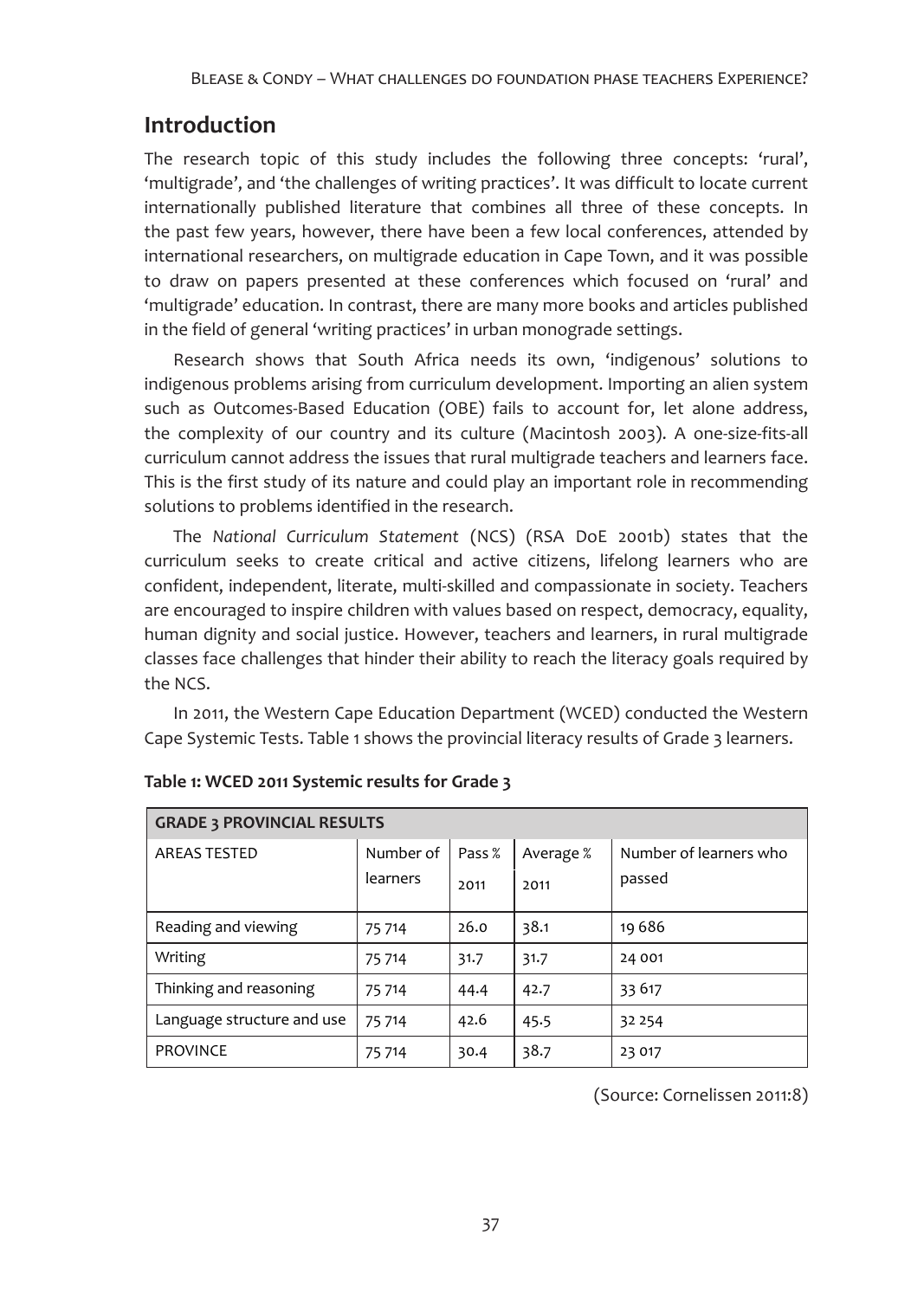Although the WCED has implemented a Literacy and Numeracy (LITNUM) Strategy for 2006 to 2016 (WCED 2006), these results indicate that writing remains an area of weakness in a national schooling system that leaves much to be desired:

Schooling in South Africa is a national disaster. The vast majority of our schools are simply not producing the outcomes that are their chief objective. What is more, international tests suggest that South African schools are among the world's worst performers in maths and literacy. Worse still is the tragedy that our schools are reinforcing the social and economic marginalisation of the poor and vulnerable.

(Bloch 2009:58)

Countries such as Columbia, India, the Netherlands, Greece and Australia also have to deal with discrepancies in learners' achievement levels and have developed programmes, curricula, resources and strategies to address educational issues in a multigrade setting (Aghazadeh 2010; Berry & Little 2007; Cornish 2010; Joubert 2010; Padmanabha Rao & Rama 2010; Tsolakidis 2010; Vithanapathirana 2010).

### **Literature review**

Since this study focuses on rural multigrade foundation phase teachers' challenges while teaching writing skills, three components have informed the structure of the literature review, namely a discussion on rural multigrade teaching, followed by what constitutes writing skills in a foundation phase class, and finally some possible writing challenges.

Multigrade education is a way of life for most rural communities and constitutes a shift from teacher support to group support, peer support and, ultimately, individual self-directed learning (Mulryan-Kyne 2007). Far from being an impediment to learning, multigrade teaching may be a benefit to the country. This ideology is in line with the development of writing itself. More significantly, Little (2005) finds that friendship patterns, self-esteem, and cognitive and social development are more favourable in multigrade schools. Multigrade classrooms are consequently ideal, as teachers guide children and children guide their peers towards their own independent learning and writing.

Taylor (2008) states that, despite the insults and discrimination of public opinion, South African teachers are dedicated and work hard to educate children under difficult circumstances. However, multigrade teachers, who need to plan and prepare for more than one grade per lesson, face special challenges. Beukes (2006) notes the absence of clear guidance for the combination of grades; inconsistent learner attendance; a lack of classroom management skills; mother tongue influences; grouping; and time management as some of the difficulties faced by rural multigrade teachers in Namibia. In Sri Lanka, according to Vithanapathirana (2010), there are many challenges to multigrade teaching, including high teacher absenteeism; the number of teachers deployed being less than the number of teachers teaching; low learner enrolment; and parents choosing to send their children to accessible, more popular schools, which leads to a decline in learners attending rural multigrade schools.

Tsoloakidis (2010) states that socio-economic development can be defined as economic development followed by specific social improvements, such as a reduction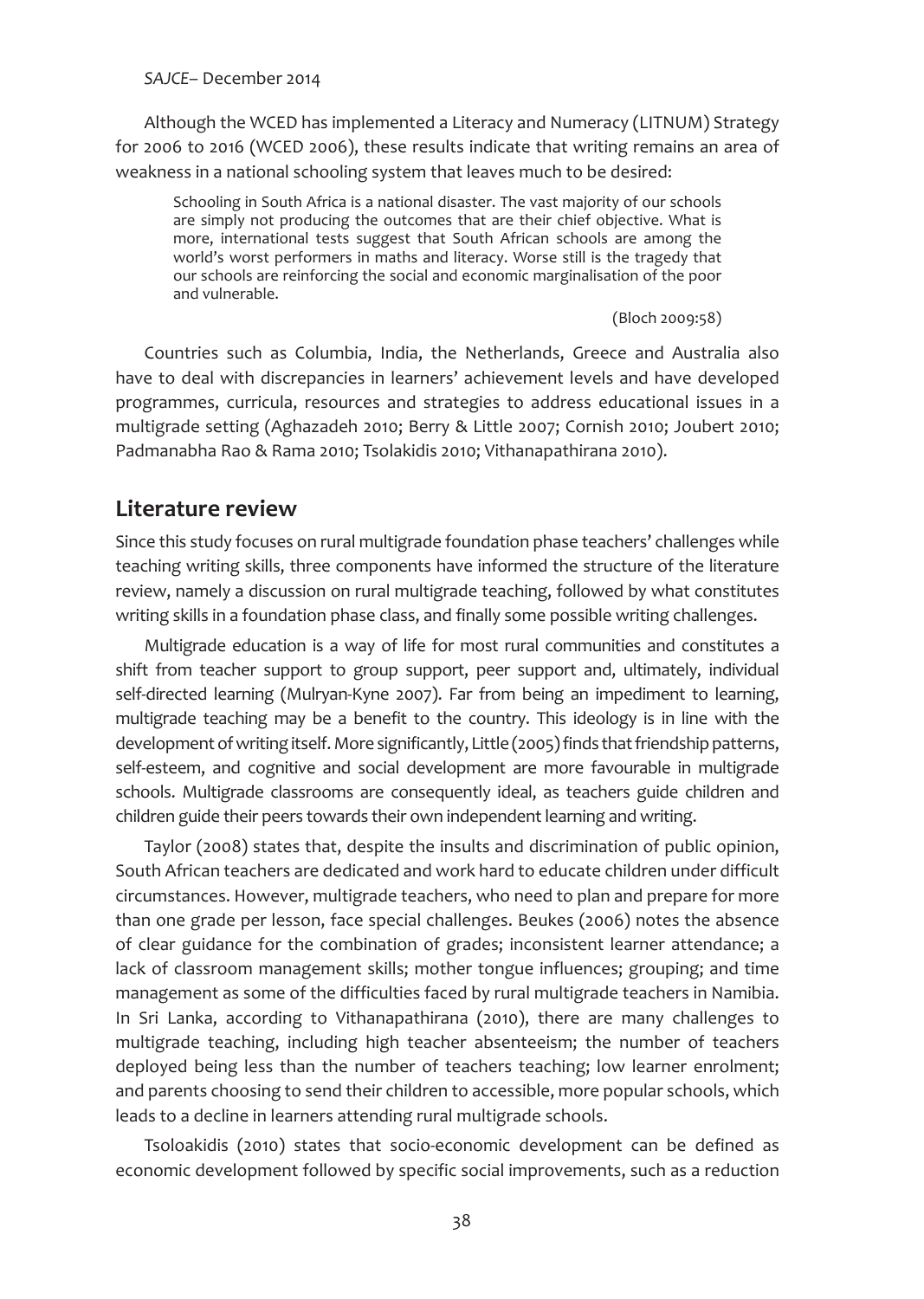in poverty, unemployment and inequality; better education and health care; and an improvement in moral values. In South Africa, despite government efforts to relieve adversity, poverty is still rife and poor education still fails to lift people out of it (Joubert 2010). Equality is essential in ensuring that all South African children have access to quality education where they can learn in an environment free from bias and discrimination (Asmal 2001). Most rural children adopt the disposition of their families and communities, who in most cases are unschooled and have very poor literacy skills. Downey, Von Hippel and Hughes (2008) note that students at rural schools are more likely to be poor and to rank in the bottom quintile for learning.

 According to Joubert and Jordaan (2010), the Department of Education (DoE) has yet to recognise the pedagogy of multigrade teaching. Teacher training programmes and curriculum support programmes have not been developed to support multigrade teachers. Similarly, in Iran, the curriculum used in rural multigrade classrooms is the same as for urban monograde classrooms (Aghazadeh 2010). This implies that multigrade teachers in Iran comply with the curriculum as set out by their government. The Iranian education authorities have been developing structural, planning, training and development solutions in order to address the problems in their curriculum development.

Writing is a skill that can easily be taken for granted. For most rural multigrade teachers and learners, it is a process and an opportunity to learn to become independent writers. Learners need to acquire this skill in order to break free from the stigma and stranglehold of poverty and illiteracy. UNESCO defines writing and literacy as

[T]he ability to identify, understand, interpret, create, communicate and compute, using printed and written materials associated with varying contexts. Literacy involves a continuum of learning in enabling individuals to achieve their goals, to develop their knowledge and potential, and to participate fully in their community and wider society.

#### (UNESCO 2004:13)

Writing remains the most common form of communication. However, it is a complex skill and children need knowledgeable others to help them develop it. According to Potgieter (2010), multigrade schools account for 30% of all primary schools in South Africa; however, in most cases, the teachers at these schools are neither qualified nor able to provide quality education to their learners, including teaching them to write adequately and independently.

The National Education Evaluation & Development Unit (NEEDU) *National Report 2012* (NEEDU 2013) states that learners in the foundation phase should be writing four times a week, including one extended piece of writing. The grade requirements for writing are as follows: Grade 1 – writing sentences; Grade 2 – writing paragraphs; and Grade 3 – extended passages. In order for teachers to teach writing effectively, they need to have teacher knowledge. The report highlights three aspects of teacher knowledge, namely subject knowledge, knowledge of the official curriculum, and knowledge of how to teach the subject. A joint Human Sciences Research Council (HSRC) and Education Policy Consortium (EPC) study commissioned by the Nelson Mandela Foundation found that inadequate training affects teachers' ability to meet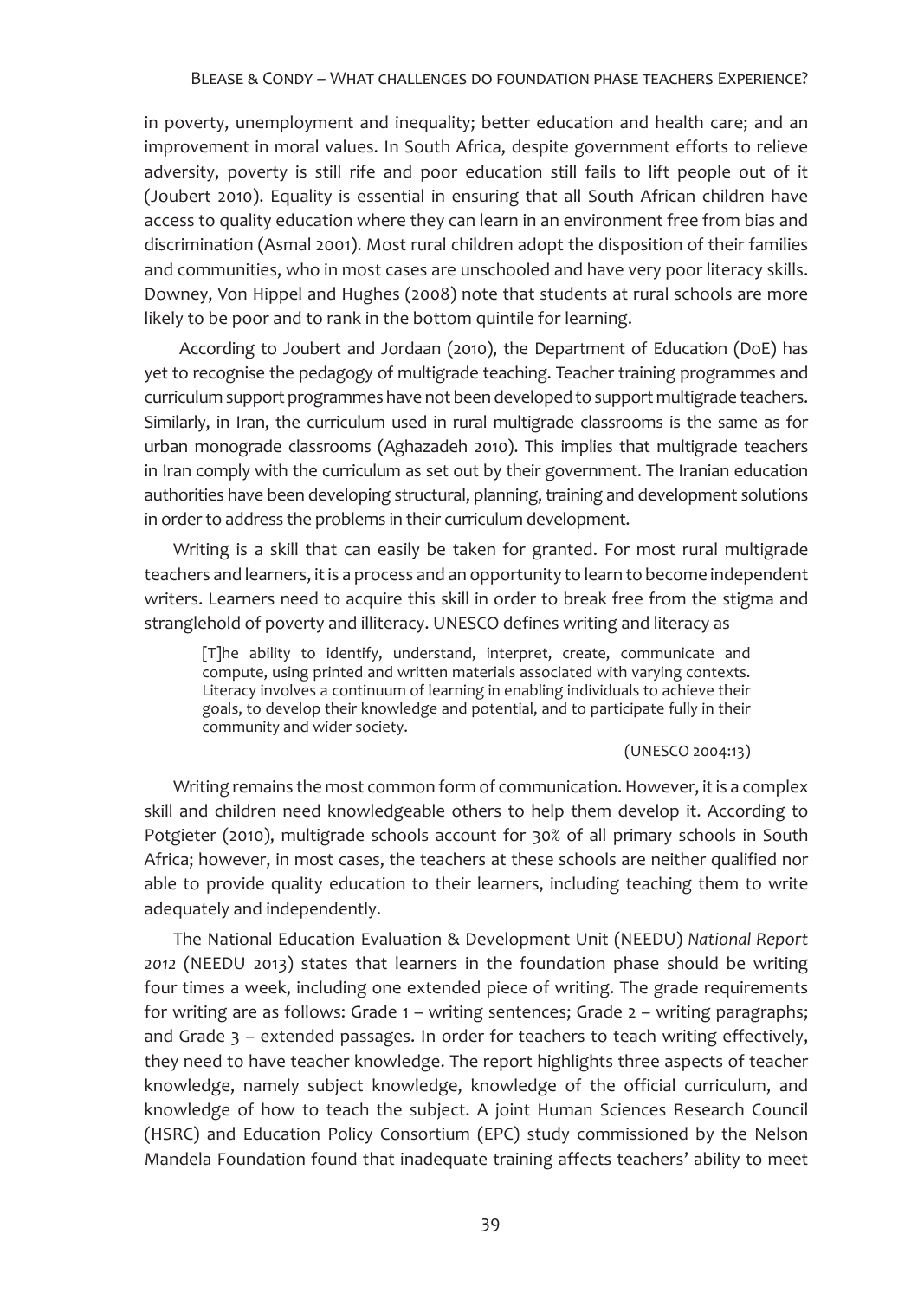the high expectations of the writing curriculum. In addition, teachers are further hampered in their work and ability to teach by inadequate resources and support. Learners cannot learn to write without being taught the necessary skills or having pencils, books or paper (HRSC/EPC 2005).

There are many obstacles to writing clearly and logically. Dednam (2008) states that children make spelling errors due to difficulties with letter-sound relations; they ignore spelling rules and write phonetically. Incorrect letter formation and the addition of unnecessary lines and curls exacerbate writing problems. Poor word and letter spacing, uneven slanting of letters, poor line quality, uneven letter size and incorrect placement of letters make it hard for readers to understand what the writer is trying to communicate. The NCS (DoE 2001b) and *Curriculum and Assessment Policy Statement* (CAPS) (RSA DoE 2011) make provision for spending time on the correct formation of letters during handwriting lessons. Table 2 highlights the contributing factors and challenges presented by children which negatively impact the writing process.

| <b>Emotional factors</b>                                                                 | <b>Physical factors</b>                        |  |  |  |
|------------------------------------------------------------------------------------------|------------------------------------------------|--|--|--|
| Lack of desire to attempt the writing process,                                           | Poor visual acuity, perception and motor       |  |  |  |
| anxiety, insecurity and lack of motivation                                               | skills, uncertainty in hand domination, gender |  |  |  |
|                                                                                          | differences, poor nutrition, health problems,  |  |  |  |
|                                                                                          | deprivation                                    |  |  |  |
| <b>Social factors</b>                                                                    | <b>Cognitive factors</b>                       |  |  |  |
| Hostility and aggression, passive distancing                                             | Neurological dysfunctions, perceptual          |  |  |  |
|                                                                                          | problems, intellectual impairment.             |  |  |  |
|                                                                                          |                                                |  |  |  |
|                                                                                          |                                                |  |  |  |
|                                                                                          |                                                |  |  |  |
| Language factors                                                                         |                                                |  |  |  |
| Absence of verbal language, language backlog, qualitative language that differs from the |                                                |  |  |  |
| language norm, interrupted language development, communication problems (speech          |                                                |  |  |  |
| problems, articulation problems, pronunciation problems), problems with sentence         |                                                |  |  |  |
| structures, variations in the language system                                            |                                                |  |  |  |

| Table 2: Contributing factors and challenges impacting the writing process |  |  |  |
|----------------------------------------------------------------------------|--|--|--|
|                                                                            |  |  |  |

(Source: Adapted from Dednam 2008:130)

## **Theoretical framework**

The present research was conducted in a rural area where poverty and illiteracy prevail, therefore social and cultural constructs had to be carefully considered. The study was underpinned by Bronfenbrenner's social ecological systems theory with regard to addressing social and cultural issues and barriers to writing. Miller (2011) refers to the four systems in Bronfenbrenner's bio-ecological model of child development and how these complex interacting environmental contexts affect learning: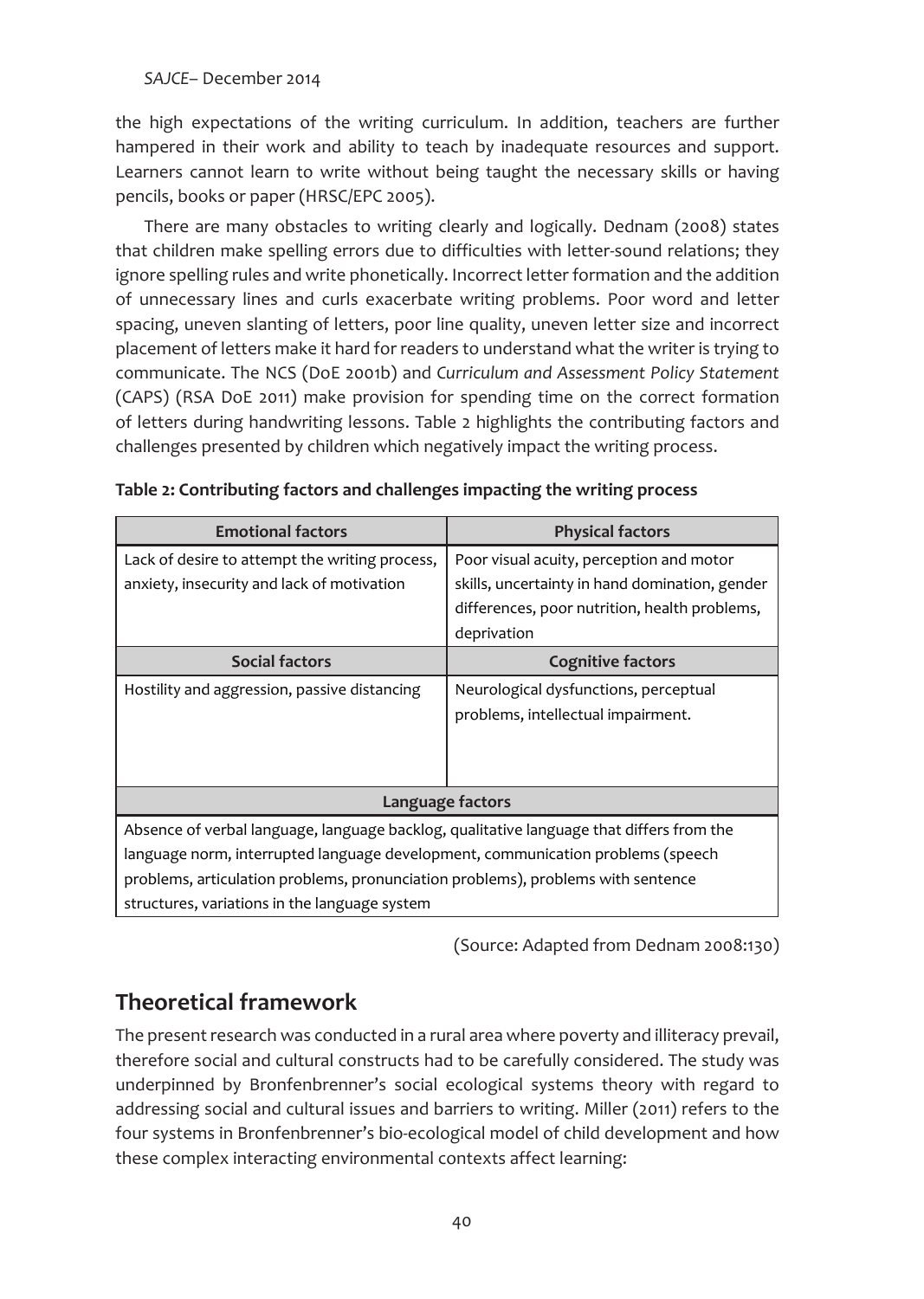Blease & Condy – What challenges do foundation phase teachers Experience?

- **• The microsystem:** The level closest to the learner, where there are immediate face-to-face interactions with another person. This system is concerned with the immediate environment and affects the physical, social and psychological wellness of learners.
- **• The mesosystem:** The relationship between the learner, parents and teachers. This system influences how the child functions in the school environment while learning to write (Swart & Pettipher 2005).
- **• The exosystem:** A level further away from the learner, which may influence the learner indirectly, such as the parents' place of work or the health services available to the community. In this study, the fact that their parents were farm workers directly influenced the learners work.
- **• The macrosystem:** The level furthest from the learner that impacts on general cultural belief systems which include democracy, social justice, equity, equality and freedom from discrimination. Social factors such as poverty and discrimination, evident in this study, are important factors when considering the challenges teachers experience when attempting to teach writing (Swart & Phasha 2005).

# **Methodology**

The methodology used was a qualitative study embedded in an interpretive case study. An interpretive case study takes a phenomenon, or our perception of a phenomenon, as starting point (Coe 2012). It aims to represent, describe and understand particular views of the educational world. In this case, the aim was to understand the challenges that rural multigrade foundation phase teachers face in the teaching of writing skills.

## **Sample**

The sample consisted of two rural multigrade foundation phase teachers from two schools in the Western Cape (Teacher A – School A; Teacher B – School B). Based on a situational and contextual analysis (Henning, Van Rensburg & Smit 2007), purposive sampling was done in a non-random manner, based on member characteristics and specific criteria relevant to the research problem (Wiersma & Jurs 2005).

Teacher A was Afrikaans-speaking and taught an Afrikaans Grade 2/3 multigrade class. This class was visited once and observed four times over a period of four weeks from mid-July to the end of August 2010. The visits were made on alternate Mondays from 08.30 to 10.00, which was when writing was taught.

Teacher B, at School B, became part of this research project in 2011. She also taught Afrikaans to a Grade 2/3 multigrade class, and was Afrikaans-speaking herself. One visit and four observations were made at this school every Tuesday from 08.30 to 10.00 over a four-week period.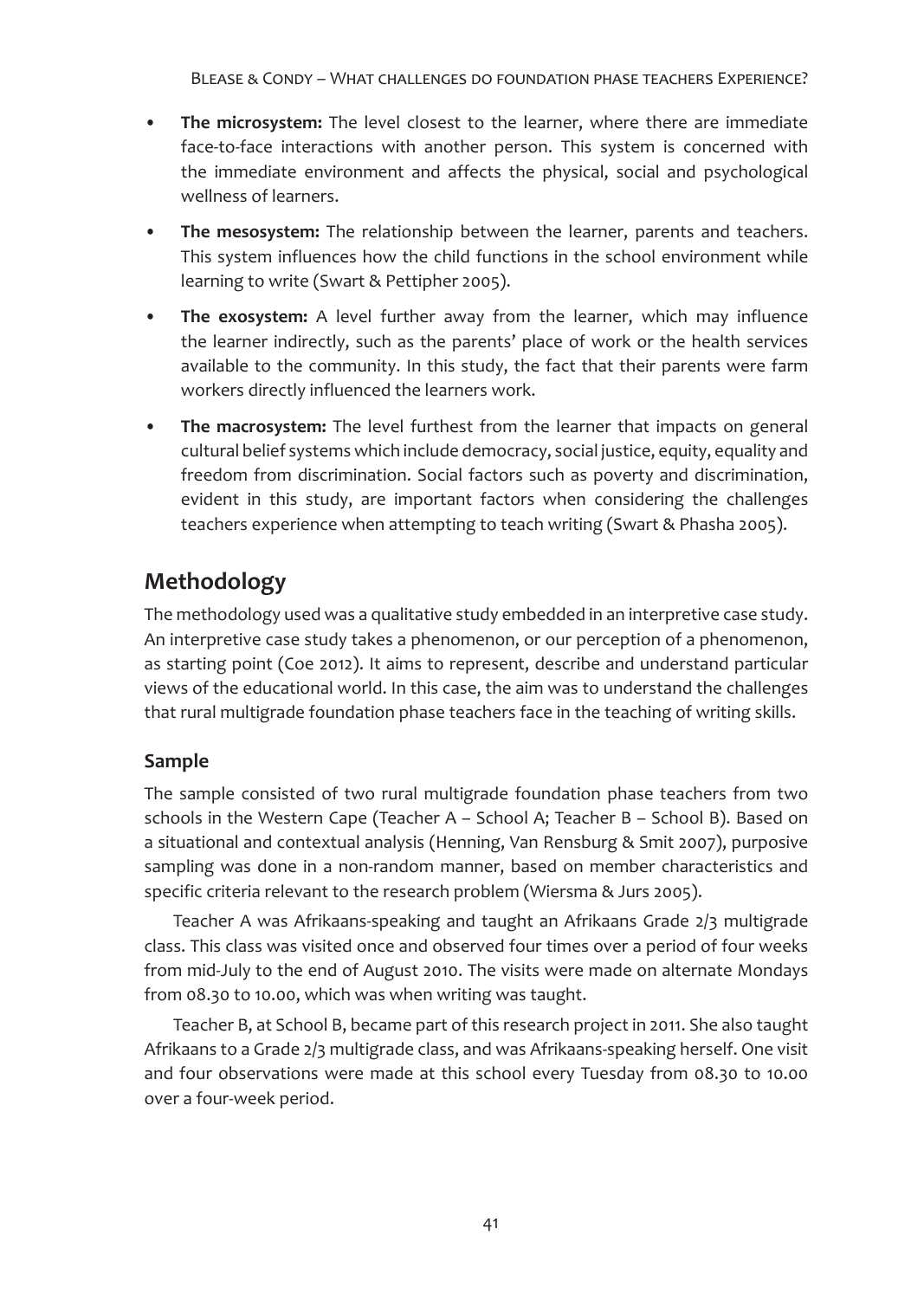#### **School and classroom contexts**

School A is located at the edge of a rural community and is surrounded by sand and some tar. There was no grass was growing in the playground area, but the grounds were neatly kept and the exterior of the school building had recently been painted. The principal had an assistant to help with his teaching duties, which freed him up for administrative duties. There was also a receptionist and a bursar. There were thirty-nine learners in Teacher A's class, comprising of twenty-three boys and sixteen girls; of this group, twenty learners were in Grade 2 and nineteen in Grade 3. Three boys and two girls had already repeated the phase, making them older than their peers. Although the classroom was spacious, the teacher did not utilise the space adequately. The walls could have done with a coat of paint and there was a lack of storage space as well as books and general resources.

School B is surrounded by farmlands and has spectacular views of the nearby farms. The buildings were in good condition. There were some trees, grass and play equipment, but most of the playground and the surrounding grounds were covered in bare sand. Teacher B had forty-five learners in her class – twenty-five learners in Grade 2 and twenty learners in Grade 3. Fifteen learners were reported to have repeated a grade before and were older than their peers. Although there were learning aids on the walls, the classroom space was small, with little room for the desks, carpet or shelves, and could barely accommodate all the learners comfortably.

#### **Site**

The Northern District Education Office was approached to help identify schools that met the study requirements, that is, rural schools that were close to the researcher's home and place of work and which had multigrade classes in the foundation phase. Two schools located within 30 km from the researcher's home were identified. School A was situated on the outskirts of a quaint rural town and School B was located about 10 km from the nearest town.

#### **Data collection techniques**

In order to gain a deeper insight into, and a broader perspective of, the challenges faced by the two foundation phase teachers in teaching writing skills in the context of rural multigrade classes, the data capturing methods included one personal interview with each teacher and four video-recorded classroom observations at each school.

An observation schedule (Henning et al 2007; McMillan & Schumacher 2006) was designed to look for and note specific behaviours and focus on the teacher's methodology. The observation schedule guided the classroom observations, enabling the researcher to record video and hence document authentic data of the teachers' writing skills lessons (Fraenkel, Wallen & Hyun 2012; Walsh 2001).

The in-depth personal interviews with each teacher were conducted after school hours in their respective classrooms. The researcher found the interviews insightful, as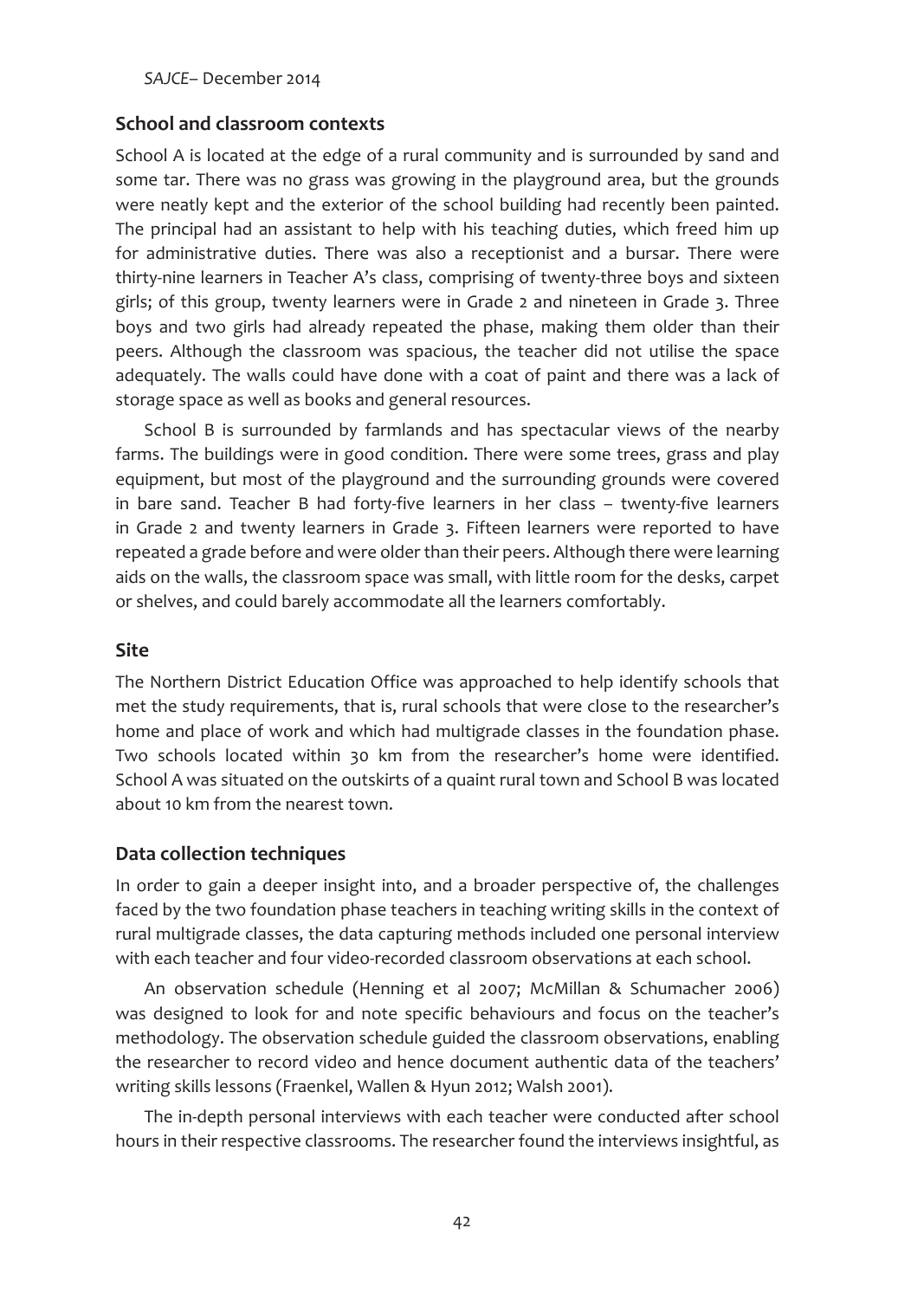they made it possible to discover and record the lived experience of the teachers and what and how they thought and felt (Mears 2012) about teaching writing.

#### **Data analysis**

The Afrikaans video recordings and interview data were transcribed and English translations were made. Both the Afrikaans transcripts and English translations were then returned to the teachers to check the accuracy of the translations to ensure that they were reliable and that there was a correlation between the data collection methods (Creswell 2012).

The transcripts were read and examined repeatedly in order to obtain an overall impression of the challenges experienced by the two teachers (Creswell 2012). The challenges were coded according to discreet units of meaning deemed relevant to the research question. Redundant data was eliminated. The units of meaning were grouped in a meaningful way based on the literature review and theory. Finally, superordinate themes were developed by identifying the relationship among the codes in a cluster (Cohen, Manion & Morrison 2008; Henning et al 2007; Rapley 2011).

#### **Trustworthiness**

Although reliability and validity are debated from a quantitative standpoint, authors such as Cohen et al (2008); Dane (2011); and Creswell (2012) argue that qualitative research can be reliable and validated. Three essential goals had to be achieved throughout the research process, namely reliability, validity and triangulation.

Although the sample consisted of only two participants, the data collected provided noteworthy and reliable information about how these two rural teachers taught writing to their learners in a multigrade setting.

Validity was achieved by meticulously recording and continuously checking, comparing and interpreting all the results and findings. The transcribed interviews were sent to both teachers to be checked and clarified. Henning et al (2007) argue that in order to ensure validity, the researcher needs to check, question, theorise, discuss and share what has been researched.

A combination of data and theory triangulation was attained. Data triangulation was achieved by using four video observations per class, a scheduled observation checklist, two in-depth interviews, and policy documents.

#### **Ethical clearance**

In response to written requests, consent was obtained in writing from the WCED, as well as from the principals and the participating teachers of the two schools to conduct the study there. In addition, the university where the researcher was conducting her research granted ethical clearance for the study.

Data collection occurred in a stress-free environment, where the self-esteem of the teachers and learners were nurtured. In order for the teachers to be more comfortable, all communication and correspondence was conducted in Afrikaans.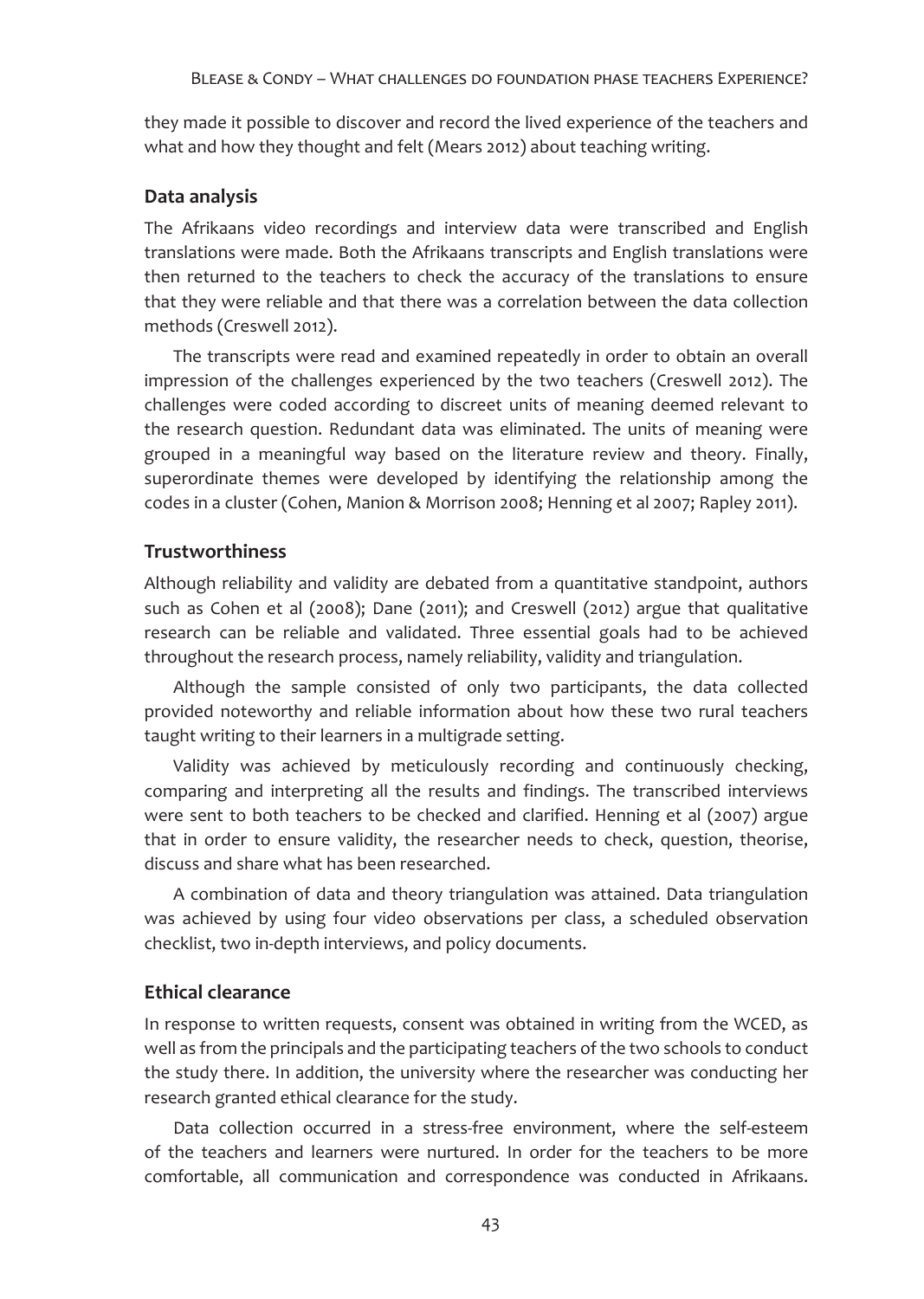It was stressed that all participants would remain anonymous and that the information gathered would remain confidential and would only be used for research purposes (Creswell 2009; Henning et al 2007).

#### **Findings**

Four main themes became evident in answer to the research question, 'What challenges do foundation phase teachers experience when teaching writing in rural multigrade classes?': poor socio-economic background, transport, parental illiteracy, and teacher challenges. The latter comprised the following five subthemes: reading problems; differentiated teaching; lack of resources; the language of learning and teaching (LoLT); and finally, the lack of writing support from the WCED.

#### **Poor socio-economic background**

Schools are arranged in terms of 'quintiles', with the poorest 20% of schools in Quintile 1, 2 and 3, and located in rural areas and townships. As these schools are under-resourced, they consistently underperform in comparison to the wealthier schools in Quintiles 4 and 5 (Gower 2008). Teacher A stated that even though they were poor and from different cultural backgrounds, the learners got on well with one another; however, it was evident from the interviews with the teachers that their learners' poor socio-economic background posed specific challenges to their teaching.

Both schools in the study are recognised as Quintile 1 schools, and as such, they provide learners one meal a day by means of government-subsidised feeding programmes. These meals are often the only daily meal that the children have and it is often this, rather than the desire to learn, which serves as an incentive for their attending school:

"Most of the learners probably only come to school because of the food, but there's no progress in their schoolwork. They cannot progress if they are hungry."

Teacher A

"This is probably the only meal most of them get."

Teacher B

Teacher B also expressed doubts about whether this meal was sufficient to sustain the learners. School B tried to supply each learner with a cooked meal at break time, but had recognised the necessity of providing extra nutrition and therefore supplemented it by giving learners a fruit or a sandwich at the other break.

The teachers expressed concern about their learners' poor nutritional status:

"I cannot go on holiday with peace of mind knowing that these learners may not get food while they are at home. It nearly broke my heart when we came back to school at the beginning of the term and I overheard one of the boys saying, 'I'm so glad to be back at school, I can't remember when I ate last!'"

This lack of nutrition was also evident during the classroom observations. The video recordings of these classes revealed that learners in both classes appeared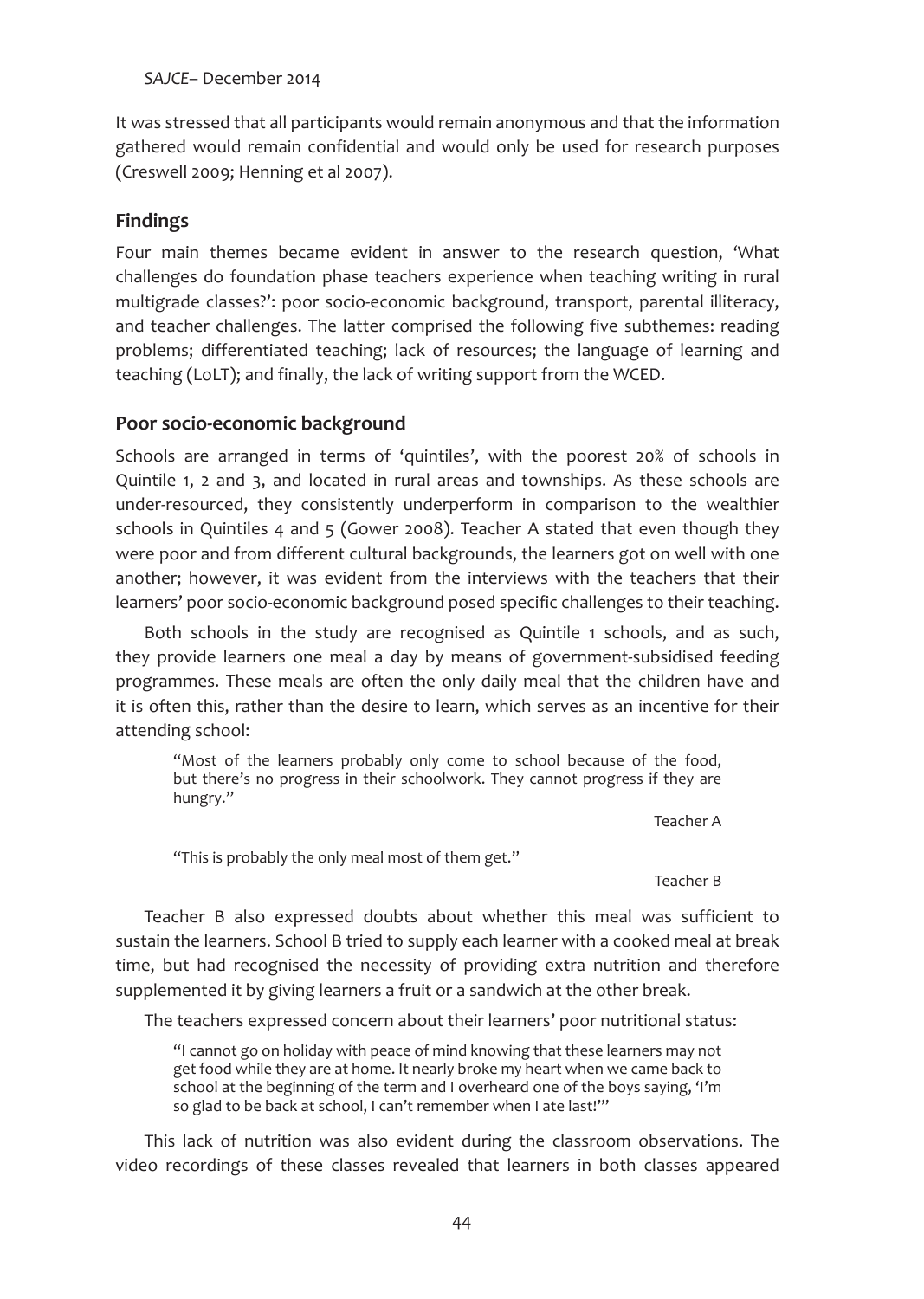unable to concentrate early in the morning when asked by the teachers to focus on a writing task and that they were preoccupied with the food that they would get at break time:

"When is it going to be break? I'm hungry."

Learner at School A

Besides lingering hunger, cold weather presented another physical challenge to both learners and teachers. The classroom observations were conducted during winter, and the learners could be observed coming to school without warm clothing. Both teachers commented about their learners' lack of warm clothing. Teacher A said that she would keep learners inside on cold days, rather than let them go out in the cold without suitable warm clothing, while Teacher B said that she had actually brought clothes to school for them:

"I bring warm clothes from home so that I can give these children who are cold something warm to wear. It's one thing to be hungry, but it's another ball game being hungry and cold at the same time."

The learners' poor socio-economic background challenged the teachers in another sense as well. Both teachers were constrained in terms of the authentic content that they could use in reading and writing texts, due their learners' limited knowledge of the world. For example, one teacher gave her learners a text about washing machines. Not having experienced washing machines, the learners could not engage with this text. It was however interesting to observe that some of the learners were rather street-smart, as suggested by conversations about cigarettes or hairstyles such as Mohawks and shaved heads.

The disadvantaged background of the learners in these two rural classrooms impacted on two of the systems in Bronfenbrenner's (2005, in Prinsloo 2005) complex bio-ecological model, namely the microsystem (the learners came to school too cold and hungry to learn) and the mesosystem (their impoverished home environments did not support learning), and presented significant challenges for both teachers in their attempts to teach writing skills to these learners, as it directly and indirectly influenced the learners and negatively impacted on their ability to acquire writing skills.

#### **Transport**

Both teachers reported transport-related challenges. According to them, only a handful of learners were from the local community and most of the learners relied on some form of transport to bring them to school from neighbouring farms and communities.

However, transport is often problematic for rural learners (Prinsloo 2005). Buses and taxi services need to be paid for. School A had a bus service, with at least four buses transporting the learners to and from their homes, but School B did not have this option available and relied on the voluntary service of two farmers who transported the children in a minibus and a canopied van, respectively. Both transporters had to make at least six trips to ensure that everyone arrived at school and returned home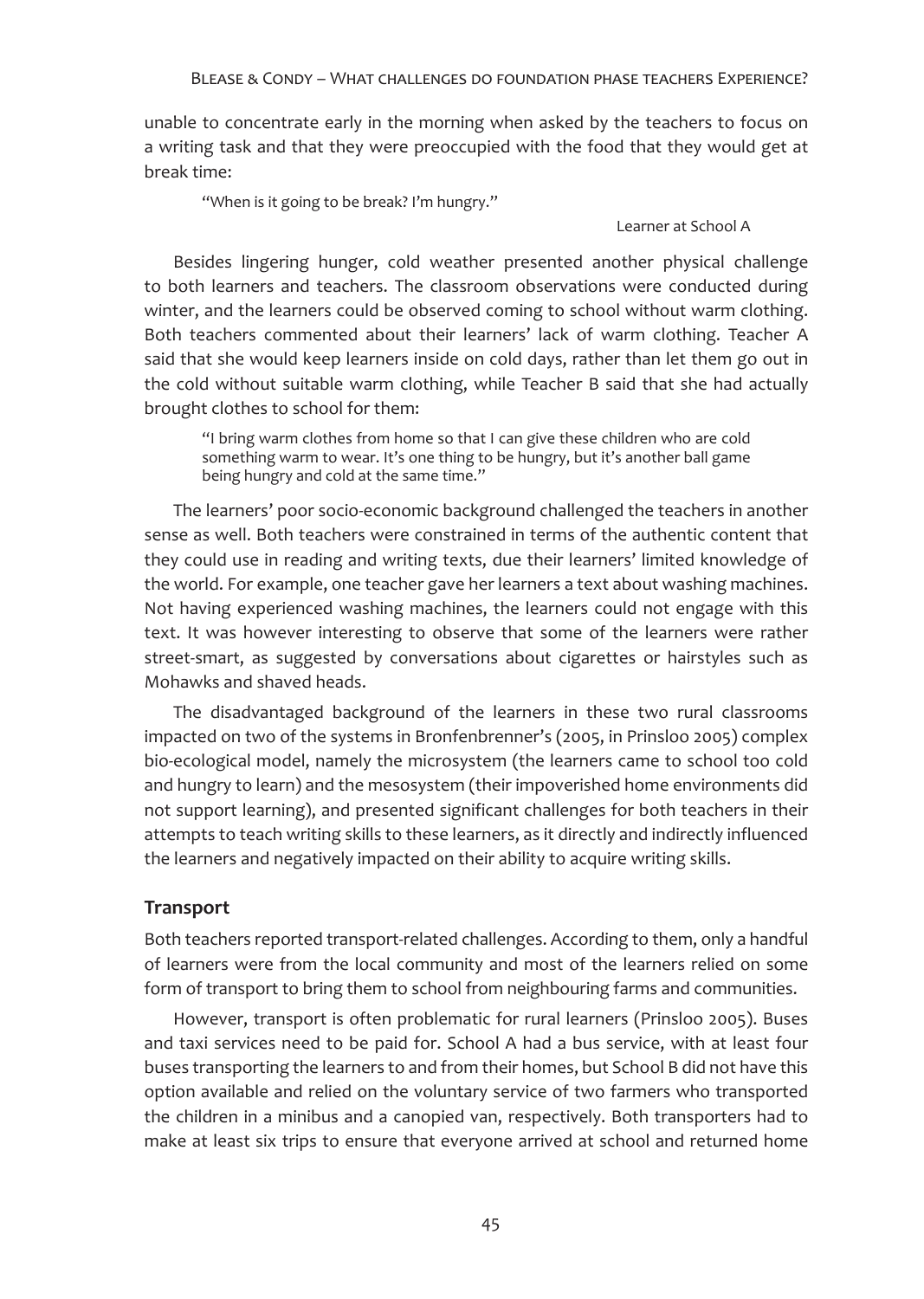safely. This not only resulted in absenteeism and learners often arriving late, but also removed any chance for extra lessons to remediate writing challenges.

The evidence showed that three learners from School A frequently arrived late, thereby missing important input and writing demonstrations, which hampered their writing development. Their work was never complete and had many punctuation, grammar, spelling and spatial errors, which needed to be corrected. Again, this was problematic, as the teacher did not have the time from remediation during class time and the learners could not stay after school for extra lessons. This is another manifestation of the impact of exosystem factors (Bronfenbrenner 2005, in Prinsloo 2005), because the parents' place of work (the surrounding farms) and the fact that they did not reside in the immediate school vicinity caused learners to miss class, or important parts of it, and made it difficult for the teachers to offer further writing support to their learners.

#### **Parental illiteracy**

Illiteracy was prevalent among the mostly farm-working parent bodies of both schools and there was no local support offered to assist the parents in developing their literacy level. Teacher A reported that, as a result, they were incapable of assisting their children with reading and writing tasks or of helping them to develop their literacy skills to a higher competency level, and expressed the hope that this situation would be remedied at some stage:

"I am not giving up hope that one day somebody will come and help these parents and things will change […] At the moment I cannot send any writing tasks home because they will disappear or get too dirty and nobody will help the learners with their tasks."

Teacher A

Moreover, the parents had difficulty communicating with the teachers about their children's education:

"Most of the time, older siblings have to accompany parents to parent meetings to help them understand what the teacher is explaining. It is not always possible for the siblings to assist, so the parents don't come to school."

Teacher A

Parental illiteracy has a deleterious effect on how learners learn to write (Woolfolk, Hughes & Walkup 2008). Despite the teachers' efforts, the learners in the study showed very little interest in writing and appeared to be disengaged. Their lack of interest in reading and writing could stem from a lack of familiarity with the issues of written language and an inability to understand how writing works, since they were not encouraged to write at home (ibid).Their parents' illiteracy impacted on the children's bio-ecological mesosystem (Bronfenbrenner 2005, in Swart & Pettipher 2005) by hampering their language and writing development.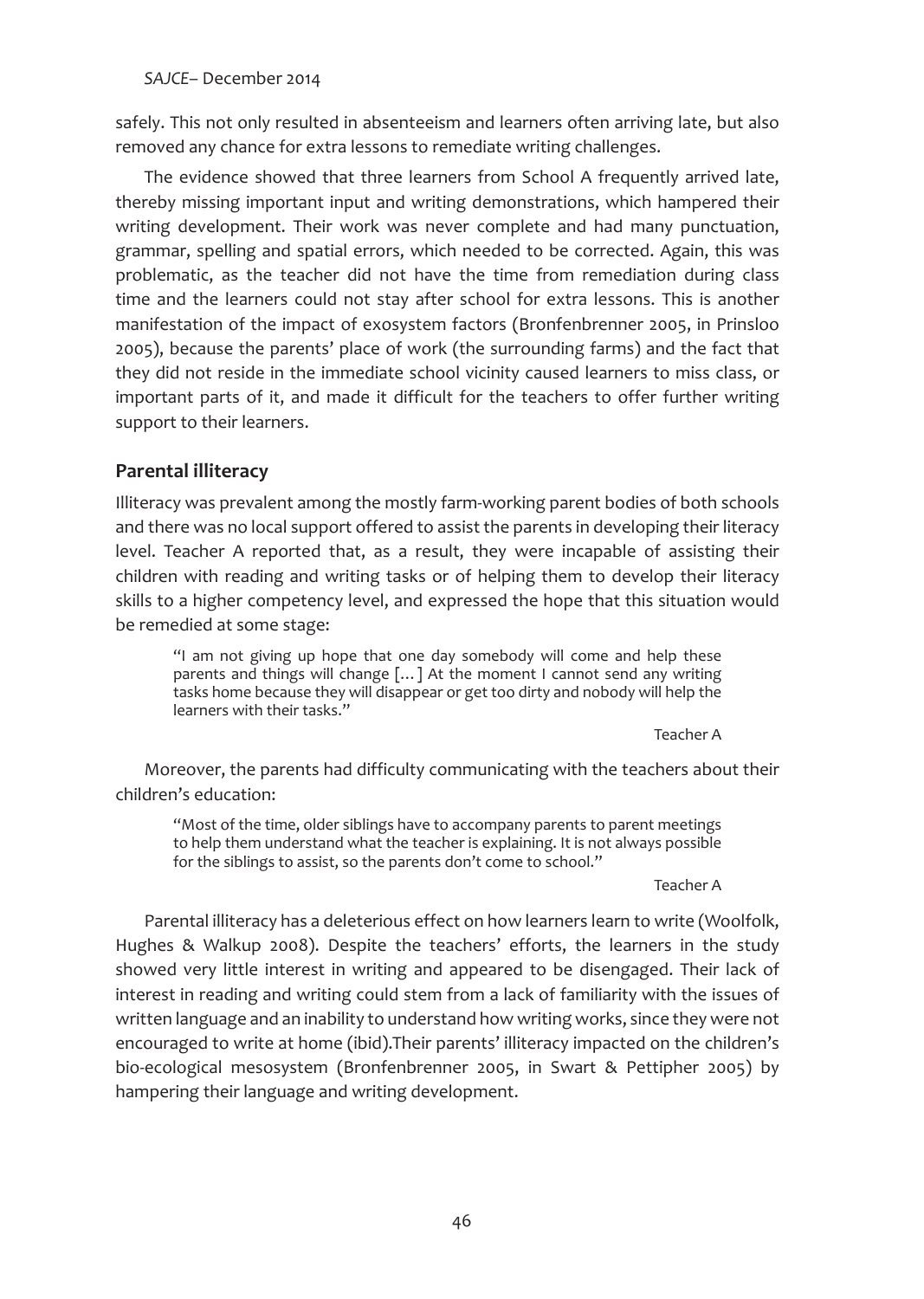#### **Teacher challenges**

Five subthemes were identified within this main theme, namely reading problems; differentiated teaching and learning; lack of resources; the language of learning and teaching (LoLT); and the lack of writing support from the WCED.

#### **Reading problems**

Hamston & Resnick (2009) stress the reciprocal relation between reading and writing. This was also echoed by the teachers in the study, both of whom highlighted their learners' lack of reading skills as a reason for their poor writing skills. Although the focus of this research was on the writing practices of the two teachers, it was interesting to note that the most significant obstacle mentioned by both teachers in teaching the learners writing skills was the fact that the learners lacked basic reading skills.

Researcher: "What do you think, besides the parental illiteracy rate, is one of the factors for your learners not progressing in their writing skills as you would have hoped for?"

Teacher A: "They can't read."

Teacher B: "I can see it in their reading. They struggle to read simple stories. They don't understand what they read."

#### **Differentiated teaching**

Tomlinson (2005) enumerates the difficulties associated with differentiated instruction in multigrade classes. Both teachers in the study experienced difficulties in finding the appropriate level of teaching to match the policies of the WCED with regard to the different foundation phase grades each had their classes. In order to meet the different requirements of the curriculum for each grade, they should have used differentiated teaching strategies to teach writing skills to the Grade 2 and Grade 3 learners and also teach them separately. However, the data showed that both teachers struggled to this.

Although Teacher A had a spacious classroom, the video-recorded observations of her lessons always showed her teaching the Grade 2 and Grade learners at the same time and using the same pedagogical and methodological strategies for both groups. During the interview, she commented on her need to know more about how to teach writing in mixed ability groups:

Teacher A: "It would be nice if someone could come and demonstrate how to teach our children to write. I want to know different ways of teaching my children to write."

Researcher: "Do you mean something other than the curriculum?"

Teacher A: "They can come and demonstrate the curriculum as well."

Her comments were of interest, as she acknowledged that she lacked differentiated teaching strategies to teach writing skills, but could not identify exactly what it was that she wanted the WCED officials to demonstrate.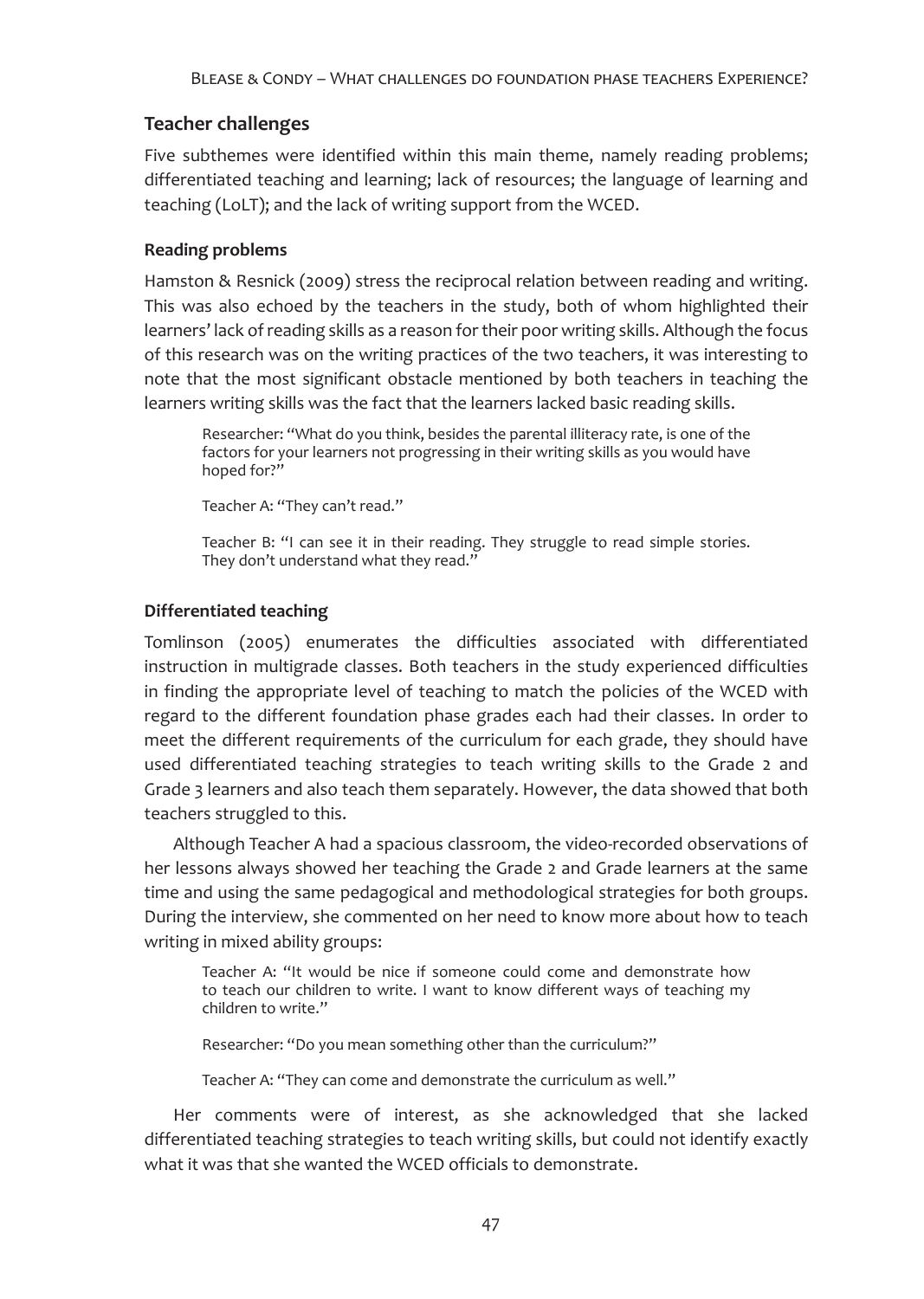In contrast, Teacher B demonstrated a wealth of knowledge of how to teach writing and employed a variety of pedagogical and methodological strategies to teach her learners different writing skills. However, she did not always introduce differentiated teaching activities, perhaps as a result of the limited classroom space. This meant that addressing writing issues were approached as a whole class activity rather than an individual or grade group one.

Having the Grade 3 learners sit through lessons and material that they had already covered in Grade 2 might be viewed as time wasting, but it appeared that the repetition of information did benefit at least some of them. For example, some of the Grade 3 girls showed a marked interest while Teacher B was presenting a lesson on tenses to the Grade 2 group. The researcher noticed one particular Grade 3 girl who seemed to benefit from the exercise. She nodded her head and silently repeated what the teacher was saying to herself, indicating that this was a learning experience for her. Another girl removed a scrunched-up piece of paper from her chair bag and started writing. When the researcher approached to take a closer look, it was discovered that the girl was writing down the tenses from the board. When the teacher walked around the classroom to check the Grade 3's work, the learner scrunched the piece of paper into her pocket and pretended to focus on her work.

The video recordings show two instances of Teacher B having different expectations of the Grade 2 and Grade 3 learners. In the first example, during news writing, Teacher B reminded the Grade 2 learners that she wanted them to write five sentences, while Grade 3 learners had to write a short paragraph. The second instance occurred during a creative writing class. The Grade 2 learners were required to write ten sentences, while the Grade 3 learners had to write three paragraphs (beginning, middle and end). Teacher B understood that the outcomes for Grade 2 and 3 had to be different, in accordance with the curriculum requirements with regard to writing development in Grade 2 and Grade 3 (RSA DoE 2002).

Time constraints also hampered differentiated teaching, as both teachers had to teach two curricula in the time that, in a monograde class, is allocated for teaching a single curriculum. During the interview, Teacher B explained that her learners were not on the same level as average Grade 2 and 3 learners ("they lag behind in important skills development)", which is why she purposefully designed tasks and assessment to suit their specific needs:

"I do it so that these learners can also accomplish a sense of achievement and develop a more positive self-esteem."

#### **Lack of resources**

A lack of basic resources such as stationery, work cards and games posed a further challenge to the teachers at both schools and impacted negatively on the learners. For example, there were no games available in Teacher A's classroom, which meant that the learners were denied the valuable learning opportunity of playing educational games. In another example, during the interview, Teacher A expressed the desire to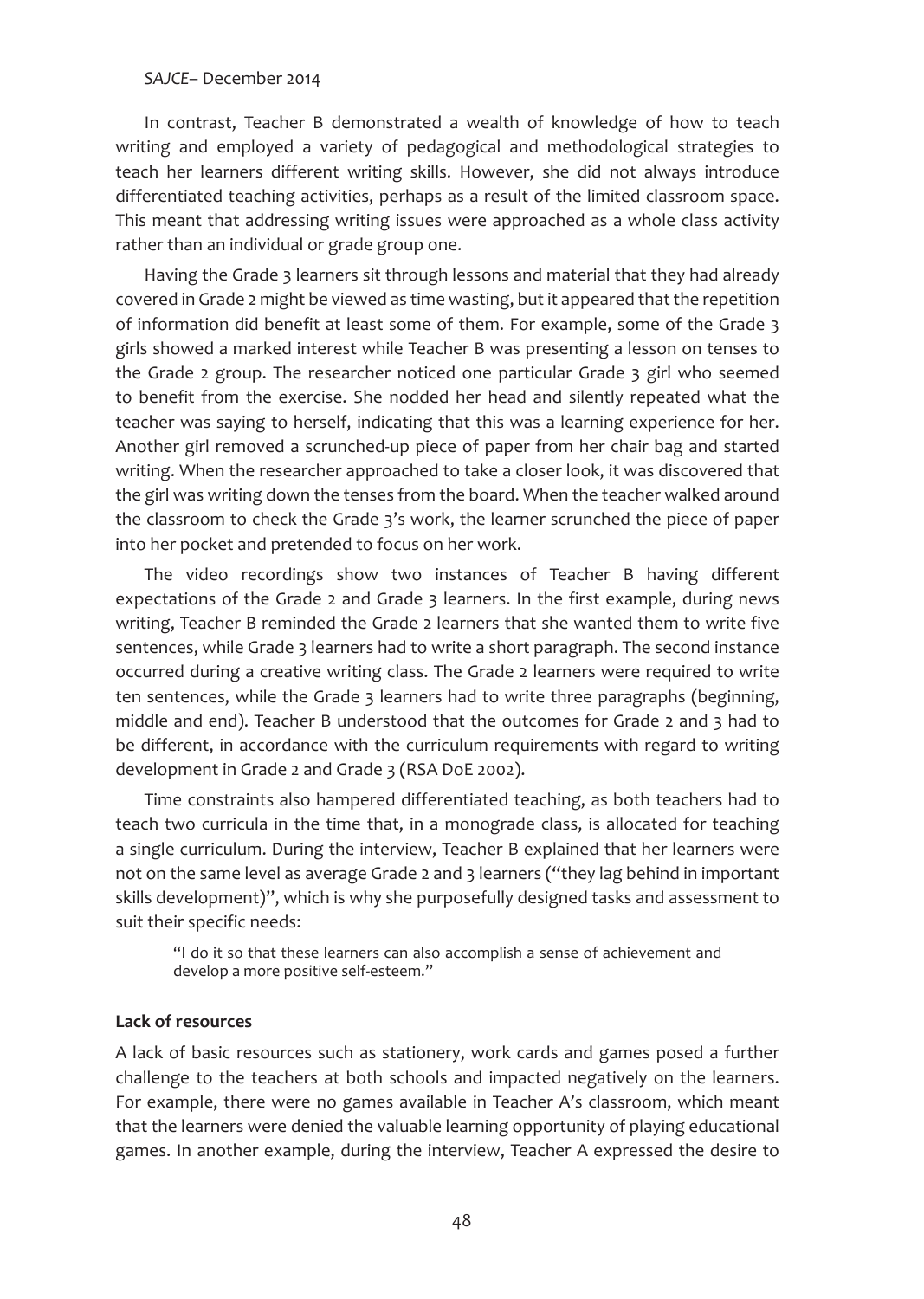have someone demonstrate to her how to make work cards, but at the same time bemoaned the lack of time to make such resources:

Researcher: "Do you make use of work cards when you teach?"

Teacher A: "No, because I don't have any. I want to make some, but I want to see some examples. But then I must get someone to make them for me, because I don't get time to make any extra resources."

The evidence also showed that learners had poor organisational skills and failed to properly look after what little resources they had. Stationery (pencils, colouring pencils, crayons, erasers and sharpeners) was in short supply and was constantly getting lost. Because there were no sharpeners, both teachers used their own sharpeners to sharpen the learners' pencils. This meant that learners could not sit down and begin their writing tasks, which confirms Woolfolk et al's (2008) observation that very little teaching can occur when so many other activities are taking place. A video recording of Teacher B shows her expressing frustration about the constant search for lost stationery:

"Every day is a battle; you have to spend the first half an hour of your morning arranging stationery, because the children lose it. Yesterday they had a pencil but today they can't find it."

In addition to hampering the teachers' efforts at teaching, this situation also appeared to upset those learners who really looked after their stationery. They would put their things in their chair bag at the end of the school day only to come to school the next day and find that someone else had removed them. This was confirmed by the video recorded observations, which showed learners displaying a lack of respect for their own belongings and those of their peers, taking things without asking and leaving a variety of stationery lying about on the floor or carelessly tossing it into their chair bags. This behaviour echoes Teacher B's earlier comment of every day being a "battle", suggesting that these learners have to contend with a daily fight for survival and to find a voice.

From the perspective of Bronfenbrenner's bio-ecological model, the lack of resources impacts on the learners' mesosytem and negatively affects their experience of learning how to write (Swart & Pettipher 2005). It also places an added imperative on the schools and teachers, because, as Woolfolk et al (2008) explain, when the home lives of children are chaotic and unpredictable, the school must provide a firm but caring structure.

#### **The language of learning and teaching (LoLT)**

The language of learning and teaching (LoLT) poses a significant challenge to the teachers across South Africa (see NEEDU 2013). This was also true for the two teachers in this study. In both cases, the teachers were Afrikaans-speaking and taught their classes in this language. However, not all their learners had Afrikaans as home language. Teacher A's class of thirty-nine learners included three isiXhosa-speaking learners, who she said were struggling to cope because they did not speak Afrikaans.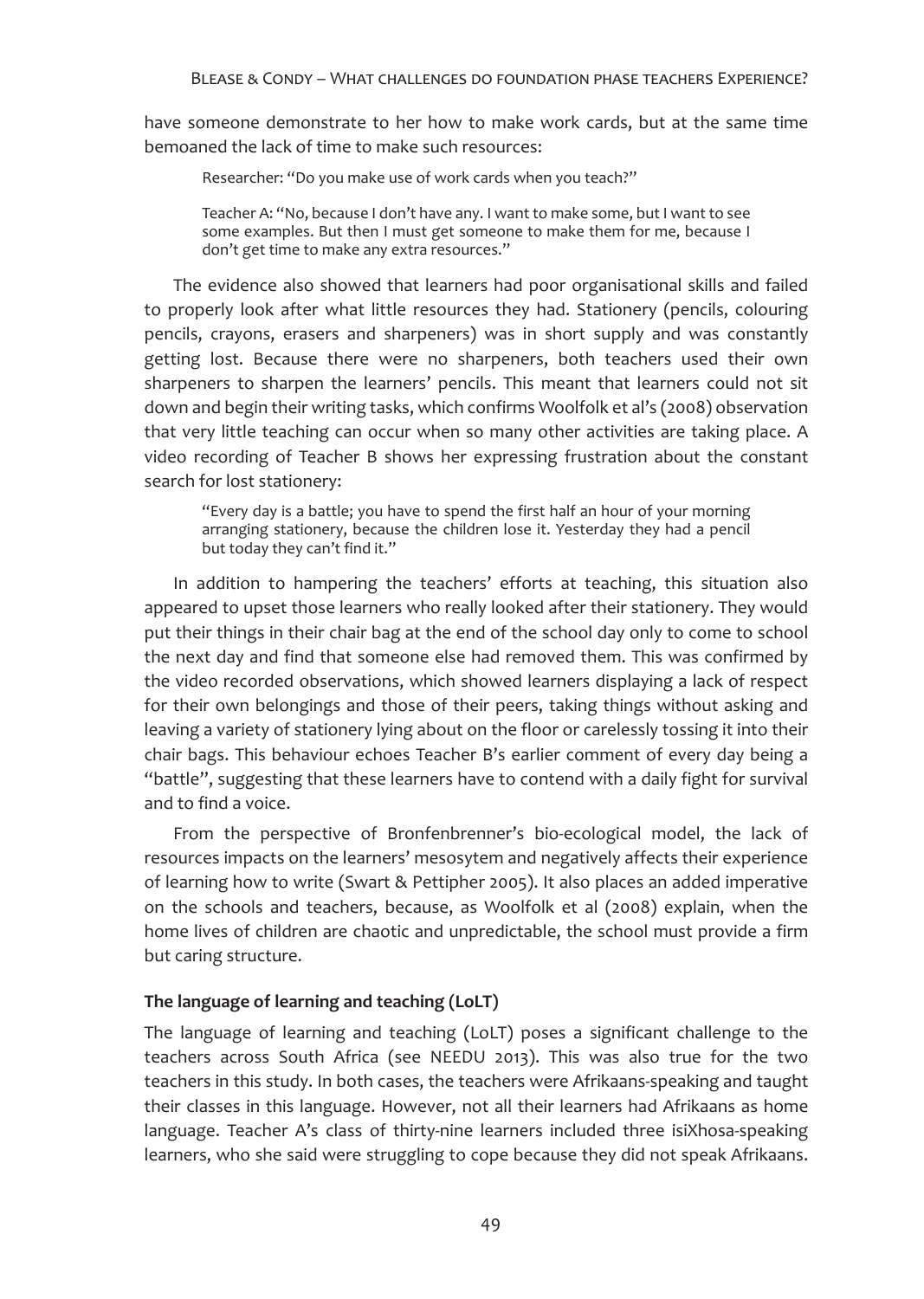She tried to overcome this difficulty with the help of a Grade 1 teacher who was isiXhosa-speaking, asking her to translate instructions, which affected the teaching and learning time of both classes. On one occasion during the class observations, the isiXhosa-speaking teacher came into the classroom and gave the isiXhosa learners an instruction, then pointed to the teacher and the books, and left. Although brief, this interlude negatively impacted on the learners' impetus to learn to write with meaning and understanding within the correct context.

Teacher B had two isiXhosa-speaking learners in her class of forty-five. Since she did not have recourse to a translator, she resorted to hand and facial gestures to explain instructions. The WCED LITNUM Strategy (WCED 2006) states that, where possible, a learner's mother tongue should be actively supported in the classroom. Evidence from the video recordings showed that, in the case of the isiXhosa-speaking learners, the teachers did not have the requisite language skills to do so.

#### **Writing support from the WCED**

The LITNUM Strategy (WCED 2006) focuses on the way that teaching and learning occurs in the classroom. The strategy aims to improve the proficiency of teachers by providing the necessary support to deal with critical aspects of classroom teaching, in order to guarantee effective teaching and learning of subjects and develop a high level of literacy and numeracy skills. When reflecting on the interviews with the teachers in the study and the video-recorded observations of their classes, it was significant to find that the following stipulations/requirements contained in the LITNUM Strategy were experienced as challenges by both teachers (Table 3).

| Requirements/stipulations of the LITNUM Strategy                                                                                | Challenges in<br>Teacher A's<br>class | <b>Challenges in</b><br>Teacher B's<br>class |
|---------------------------------------------------------------------------------------------------------------------------------|---------------------------------------|----------------------------------------------|
| Appropriate time is spent on teaching languages and<br>mathematics at the appropriate level                                     | $\sqrt{ }$                            |                                              |
| Learners spend appropriate time on learning languages and<br>mathematics                                                        | V                                     | V                                            |
| Lessons are well planned                                                                                                        | V                                     | Not a<br>challenge                           |
| Appropriate resources are available and are used                                                                                | $\sqrt{ }$                            |                                              |
| Learners are correctly and appropriately assessed                                                                               | $\sqrt{ }$                            |                                              |
| Full use is made of knowledge gained from assessing<br>learners                                                                 |                                       | Not a<br>challenge                           |
| Teachers focus on teaching and supporting individual<br>learners, and not just on the learning area and whole-class<br>teaching | V                                     | Not a<br>challenge                           |

#### **Table 3 Challenges related to the LITNUM Strategy**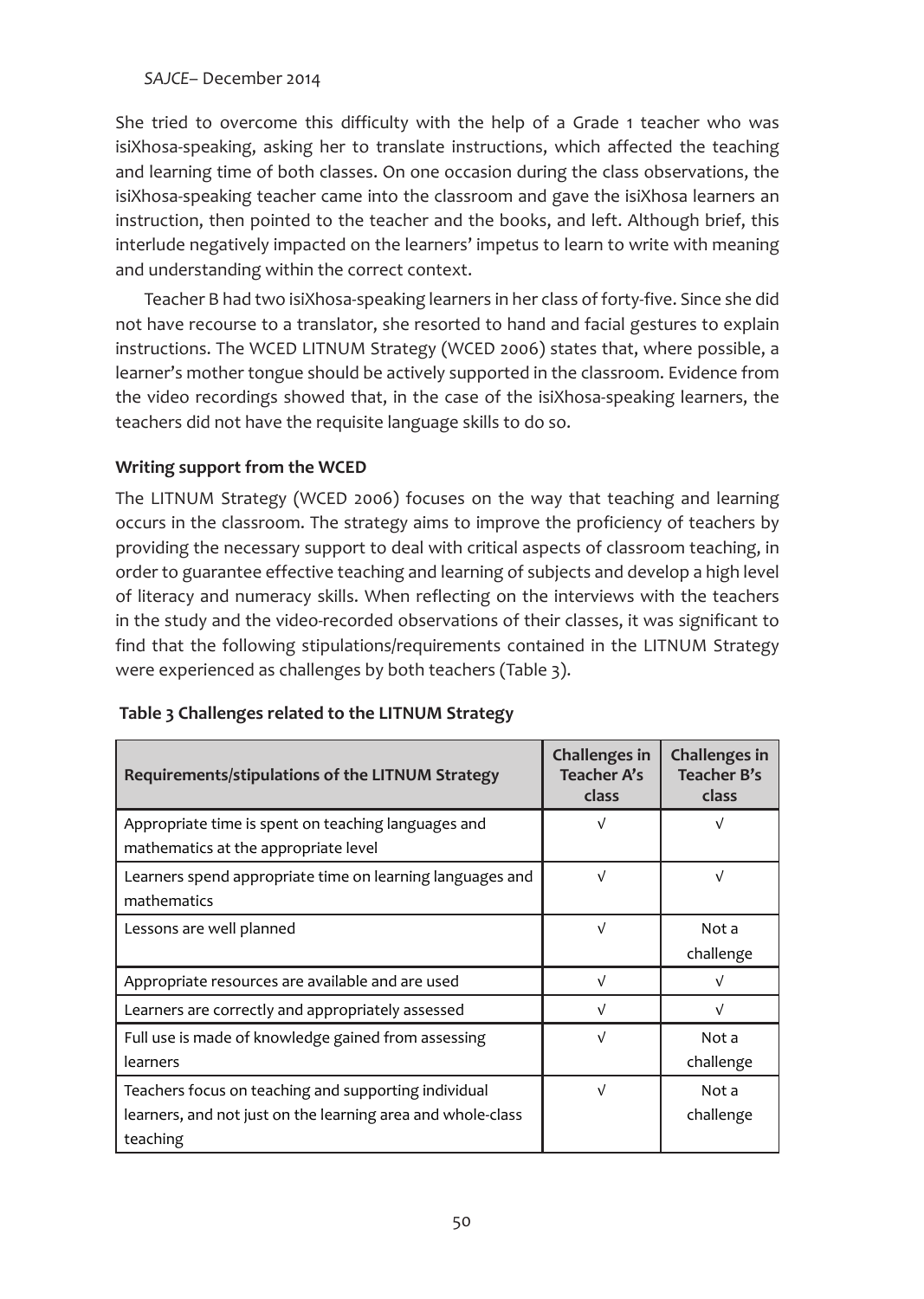| Requirements/stipulations of the LITNUM Strategy            | <b>Challenges</b> in<br><b>Teacher A's</b><br>class | <b>Challenges in</b><br><b>Teacher B's</b><br>class |
|-------------------------------------------------------------|-----------------------------------------------------|-----------------------------------------------------|
| Classroom practice promotes good discipline                 | Not a                                               | $\sqrt{2}$                                          |
|                                                             | challenge                                           |                                                     |
| There is evidence of learner progression                    | $\sqrt{ }$                                          |                                                     |
| The language needs of the learners are addressed            | $\sqrt{ }$                                          | $\sqrt{ }$                                          |
| Barriers to learning experienced by learners are addressed  | $\sqrt{ }$                                          | $\sqrt{ }$                                          |
| School management supports teams and EMDC officials,        | Not observed                                        | Not observed                                        |
| and parents/guardians receive regular and appropriate       |                                                     |                                                     |
| reports                                                     |                                                     |                                                     |
| A love for language, mathematics, literacy and numeracy is  | $\sqrt{ }$                                          | Not a                                               |
| evident in teachers, which engenders a spirit of excitement |                                                     | challenge                                           |
| to learn among their learners                               |                                                     |                                                     |
| Teachers know and understand how learners learn             | $\sqrt{ }$                                          | Not a                                               |
|                                                             |                                                     | challenge                                           |
| All learning outcomes are addressed and learners attain the | $\sqrt{ }$                                          | V                                                   |
| outcomes at the appropriate level                           |                                                     |                                                     |
| All aspects of the learning areas are comprehensively       | $\sqrt{ }$                                          | Not a                                               |
| taught                                                      |                                                     | challenge                                           |
| The multilingual nature of classes is addressed             | $\sqrt{ }$                                          | $\sqrt{ }$                                          |
| Effective teaching methodology is practiced, including      | $\sqrt{ }$                                          | Teacher B                                           |
| large-class teaching methodology, where appropriate         |                                                     | struggled with                                      |
|                                                             |                                                     | multigrade                                          |
|                                                             |                                                     | teaching and                                        |
|                                                             |                                                     | having many                                         |
|                                                             |                                                     | learners in her                                     |
|                                                             |                                                     | class                                               |

In spite of LITNUM Strategy purporting to offer teachers the necessary support, it appears that the WCED is not explaining to teachers how to manage the planning and teaching of multigrade classes. As indicated above, Teacher A found it challenging to teach writing skills to a rural, multigrade class. She wanted more assistance from the WCED and clearly expressed her frustration during the interview:

"They must come and show us, but that has not happened. The year is over, how do you begin next year? Are we going to have to teach multigrade again? Nobody has ever shown me how. I just carry on with what people say, so when they leave, they take the results and that's it [...] 'Yes,' they say, 'it is easy.' They come in here and tell you to do this and this. They tell you to give the learner who is restless a book. But how can you only give one learner a book? The others are also going to say, 'But I also want to read a book, because that one is drawing.' The WCED makes demands, but offers very little support in order to meet these requirements."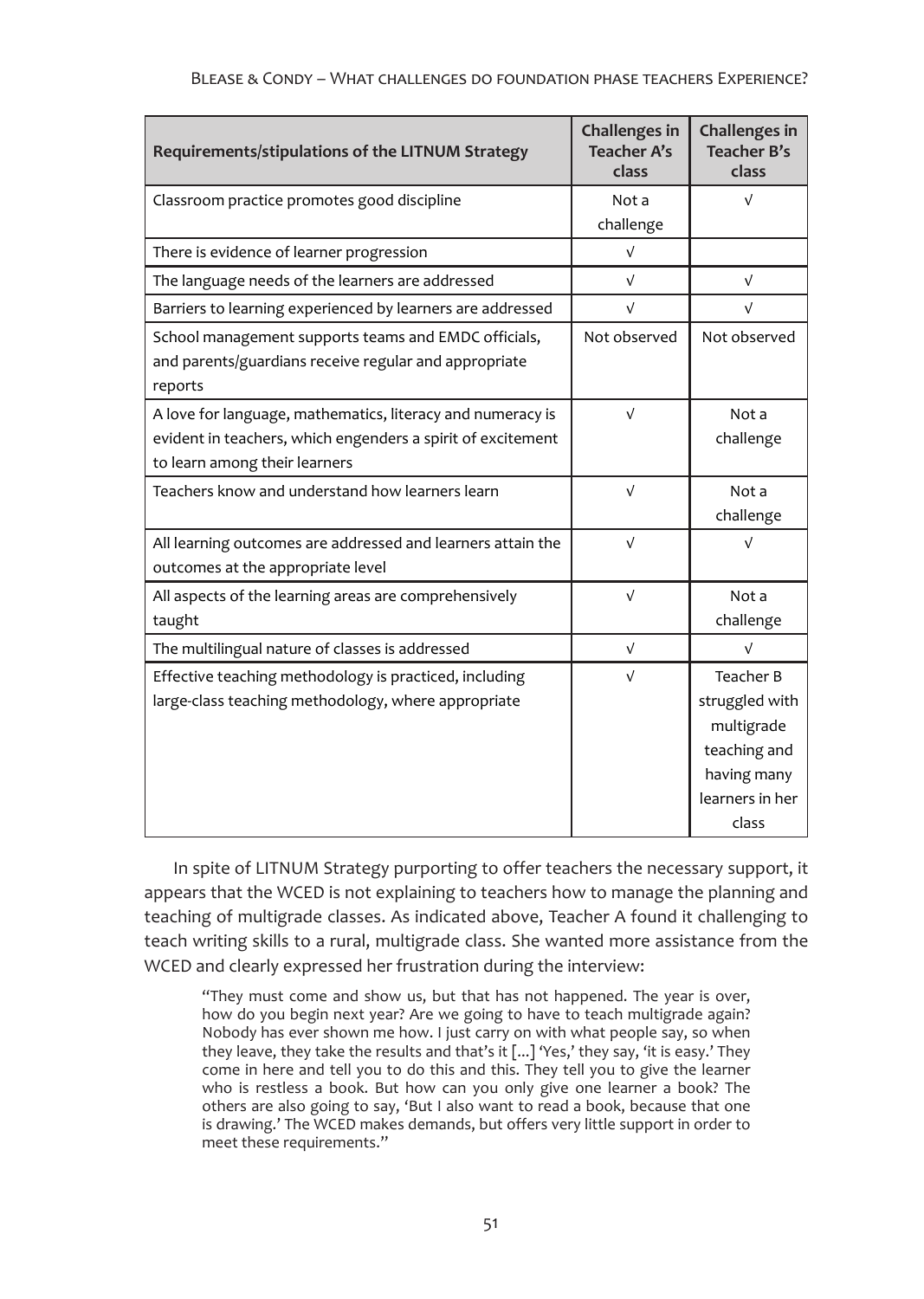Teacher B was less concerned about WCED support and expressed more concern about her own teaching methodologies and how she could improve her learners' writing processes and strategies:

I am constantly looking for ways to assist these learners to understand and remember what I have taught them. They are capable of so much more and I will continue to try every method I know to help them.

It is clear from Table 3 that very little of the LITNUM Strategy had been implemented by the teachers in the study. From Teacher A's remarks, it appears that demands are constantly made on teachers, but much needed support in rural multigrade education is lacking, with virtually no explicit support and assistance from WCED officials. Moreover, as is evident from the NEEDU report (NEEDU 2013), this situation is not confined to the Western Cape, but applies on a national level. This unsupported educational environment, where there is little practical or tangible assistance for teachers on the part of the authorities, is linked to Bronfenbrenner's exosystem model (Prinsloo 2005).

## **Conclusion**

The emphasis of this study was on the challenges experienced by two foundation phase teachers in teaching writing to their multigrade, rural classes. The study was underpinned by Bronfenbrenner's bio-ecological model (2005, in Prinsloo 2005), which is oriented toward a social realist position. The study therefore viewed writing as a social activity, where the environment in which children develop has a direct impact on their learning, including the acquisition of writing skills. This environment is in turn affected by many factors, such as poverty, illiteracy, illness, and the occupations of family members. The study drew three main conclusions with regard to Bronfenbrenner's interacting bio-ecological systems, that is, the microsystem, mesosystem, exosystem and macrosystem, and how these aspects impact on the teaching of writing skills.

First, the impact of poverty and illiteracy on the development of rural children must be acknowledged and addressed. The theme of poverty forms a thread running through all four of Bronfenbrenner's systems. It is easy to take basic necessities such as water, nutrition, a supportive family and warm clothes for granted. But many rural children lack these basic resources, and without them, effective learning and the development of effective writing skills will continue to be hampered. The national Department of Education should therefore prioritise this problem.

Second, there is an urgent need for curriculum and resource development for rural multigrade teachers, particularly with regard to the teaching of writing skills. This study shows that the change of curriculum has not solved the unique problems of multigrade education. Teachers need stability, but also ongoing training to enable them to effectively teach (writing) in a multigrade environment and remain up to date with curriculum changes. Interactions between teachers and learners are located within Bronfenbrenner's mesosystem, and directly influence learners' academic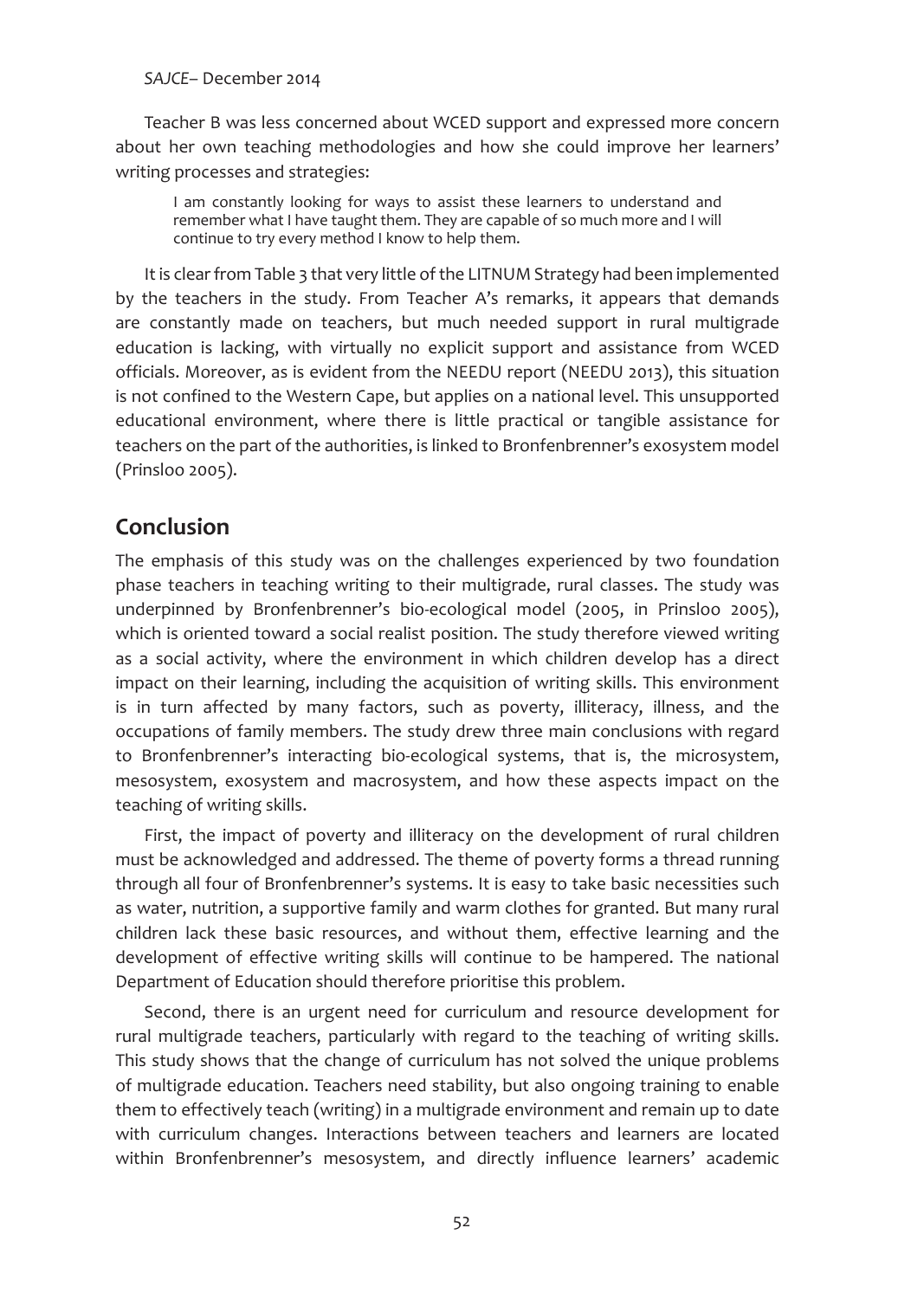skills. All pre-service teacher training institutions should therefore include a module in their training that exposes students to the complexity of teaching in (rural or urban) multigrade environments.

Finally, the teaching of writing should be prioritised in teacher training institutions and should also be offered, on an ongoing, part-time basis, by knowledgeable others such as NGOs, the provincial educational departments, or the national Department of Education, for example in the form of in-service workshop. In addition, such training should be easily accessible and affordable to all teachers.

# **References**

- Aghazadeh MA. 2010. Multigrade education in Iran. Unpublished paper presented at the Southern African Conference for Multigrade Education, 22 – 24 March 2010, Paarl, South Africa.
- Asmal K. 2001. *The Manifesto on Values*, *Education and Democracy*. Pretoria: Government Printers.
- Berry C & Little A. 2007. Multigrade teaching in London, England. In: A Little (ed). *Education for all and multigrade teaching: challenges and opportunities*. Amsterdam: Springer. 67-86.
- Beukes FCG. 2006. Managing the effects of multigrade teaching on learner performance in Namibia. Unpublished MA thesis. Johannesburg: University of Johannesburg.
- Bloch G. 2009. *The toxic mix: what is wrong with South Africa's schools and how to fix it?* Cape Town: Tafelberg.
- Coe R. 2012. The nature of educational research exploring the different understandings of educational research. In: J Arthur, M Waring, R Coe & LV Hedges (eds). *Research methods & methodologies in education*. London: Sage. 5-13.
- Cohen L, Manion L & Morrison K. 2008. *Research methods in education*. 6th Edition. London: Routledge.
- Cornelissen R. 2011. WCED systemic results. PowerPoint presentation. CPUT Staff Room, Mowbray, Cape Town, 25 February.
- Cornish L. 2010. Multigrade teaching in Australia. Unpublished paper presented at the Southern African Conference for Multigrade Education, Paarl, South Africa, 22 to 24 March.
- Creswell JW. 2012. *Educational research: planning, conducting, and evaluating quantitative and qualitative research*. 4th Edition. Boston, MA: Pearson.
- Dane FC. 2011. *Evaluating research: methodology for people who need to read research*. London: Sage.
- Dednam A. 2008. First language problems. In: E Landsberg, D Kruger & N Nel (eds). *Addressing barriers to learning: a South African perspective*. Pretoria: Van Schaik. 119-144.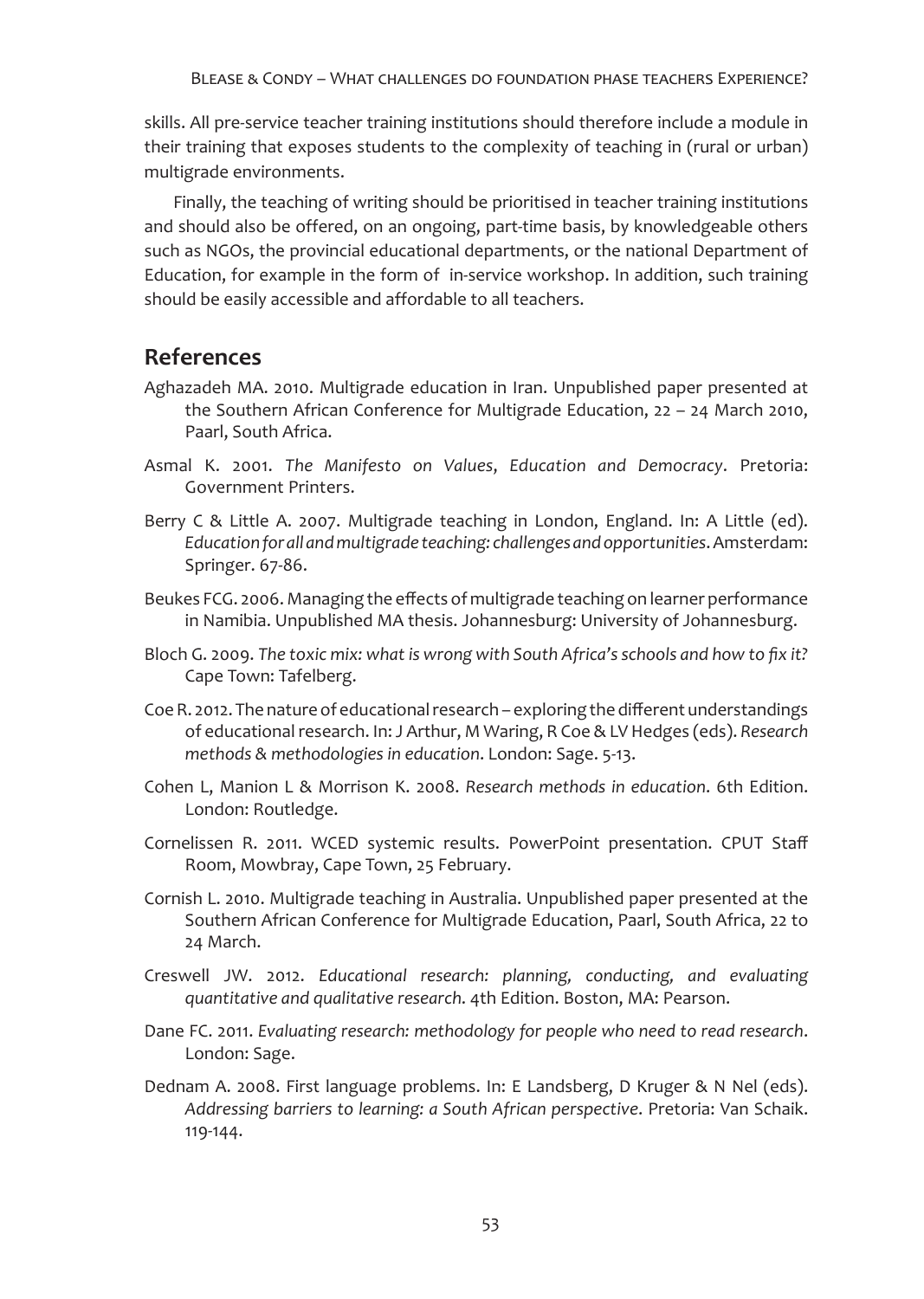- Downey DB, Von Hippel PT & Hughes M. 2008. Are "failing" schools really failing? Using seasonal comparison to evaluate school effectiveness. *Sociology of Education*, 81(3):242-270.
- Fraenkel JR, Wallen NE & Hyun HH. 2012. *How to design and evaluate research in education*. 8th Edition. New York, NY: McGraw-Hill.
- Gower P. 2008. All schools need decent funding. *Mail & Guardian*, 8 May 2008.
- Hamston S & Resnick LB. 2009. *Reading and writing with understanding*. Washington, DC: The New Standards.
- Henning E, Van Rensburg W & Smit B. 2007. *Finding your way in qualitative research*. Pretoria: Van Schaik.
- Hoadley U & Jansen J. 2010. In: U Hoadley & J Jansen (eds). *Curriculum: organizing knowledge for the classroom*. 2nd Edition. Cape Town: Oxford University Press. 93-168.
- HSRC/EPC. 2005. *Emerging voices: A Report on Education in South African Rural Communities*. Research study commissioned by the Nelson Mandela Foundation. Cape Town: HSRC Press.
- Joubert J & Jordaan VA. 2010. Pedagogy of multigrade. Unpublished paper presented at the Southern African Conference for Multigrade Education, Paarl, South Africa, 22 to 24 March.
- Joubert J. 2010. Multigrade schools in South Africa: Overview of a baseline study conducted in 2009 by the Centre for Multigrade Education, Cape Peninsula University of Technology. Unpublished paper presented at the Southern African Conference for Multigrade Education, Paarl, South Africa, 22 to 24 March.
- Little WA. 2005. Learning and teaching in multigrade settings. Unpublished paper prepared for the UNESCO 2005 EFA Monitoring Report. [Retrieved 12 February 2014] http://portal.unesco.org/education/en/file\_download.php/548cfe4ac0864f cea666900c2144e4d1Little.doc.
- Macintosh H. 2003. Managing Outcomes-Based Education (OBE). In: M Coleman, M Graham-Jolly & D Middlewood (eds). *Managing schools in South Africa: managing the curriculum in South African schools*. London: The Commonwealth Secretariat. 195-207.
- McMillan JH & Schumacher S. 2006. *Research in education: evidence-based inquiry*. 6th Edition. New York, NY: Pearson.
- Mears CL. 2012. In-depth interviewing. In: J Arthur, M Waring, R Coe & LV Hedges (eds). *Research methods & methodologies in education*. London: Sage. 170-175.
- Miller PH. 2011. *Theories of developmental psychology*. 5th Edition. San Francisco, CA: Worth.
- Mulryan-Kyne C. 2007. The preparation of teachers for multigrade teaching. *Teaching and Teacher Education*, 23:501-514.
- NEEDU (National Education Evaluation & Development Unit). 2013. *National Report 2012: The State of Literacy Teaching and Learning in the Foundation Phase*. Pretoria: NEEDU.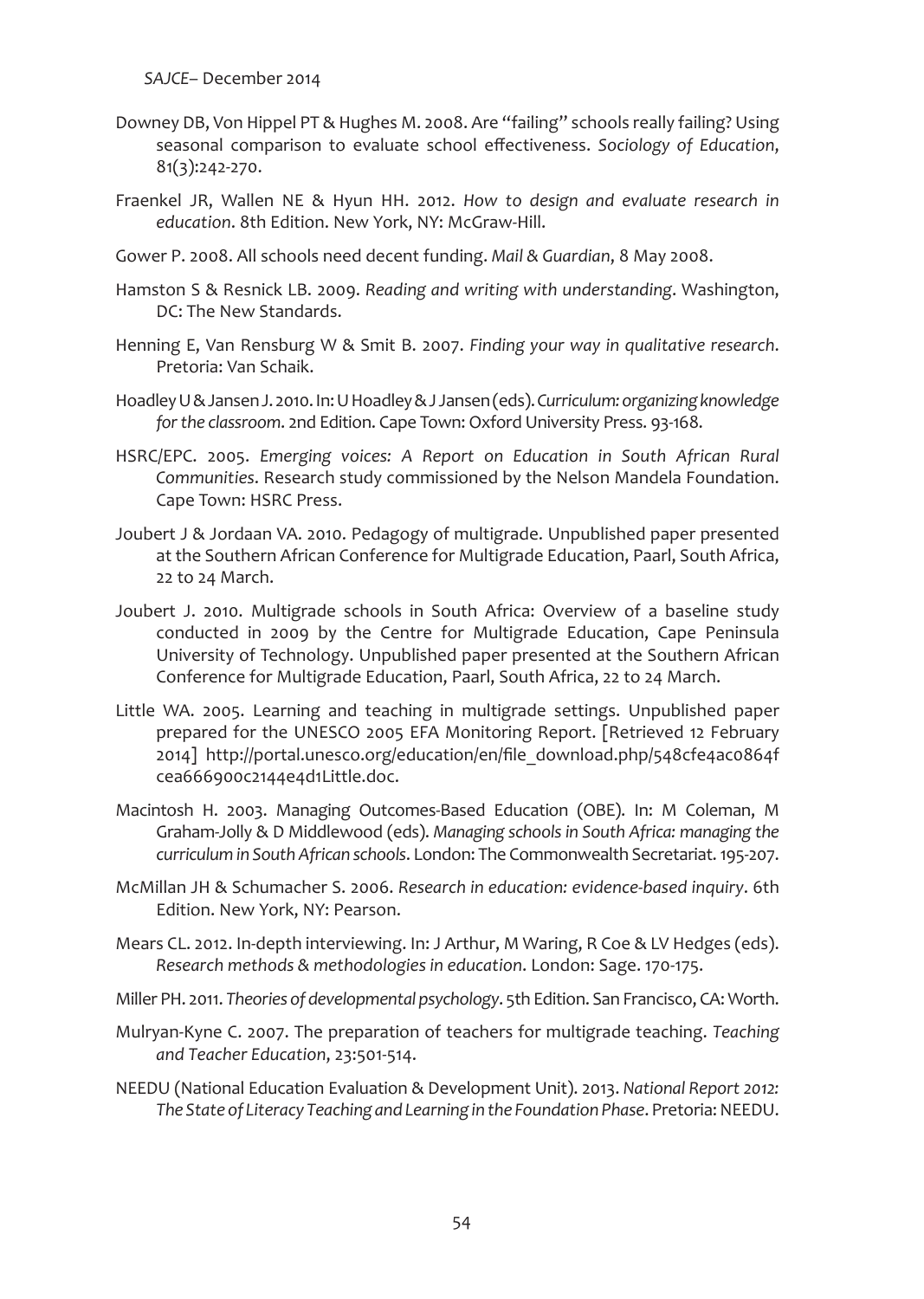- Padmanabha Rao YA & Rama A. 2010. Redesigning the elementary school multilevel perspectives from River Rishi Valley Institute for Educational Resources. Unpublished paper presented at the Southern African Conference for Multigrade Education, Paarl, South Africa, 22 to 24 March.
- Potgieter M. 2010. Ons vergete skole. *Die Burger*, 4 February.
- Prinsloo E. 2005. Socio-economic barriers to learning in contempory society. In: E Landsberg (ed). *Addressing barriers to learning: a South African perspective*. Pretoria: Van Schaik. 27-41.
- Rapley T. 2011. Some pragmatics of data analysis. In: D Silverman (ed). *Qualitative research*. 3rd Edition. London: Sage. 271-296.
- RSA DoE (Republic of South Africa. Department of Education). 2001a. *Manifesto on Values, Education and Democracy*. Pretoria: Government Printer.
- RSA DoE (Republic of South Africa. Department of Education). 2001b. *National Curriculum Statement*. *Grade R to 9 (Schools)*. *Policy document*. Pretoria: Government Printer.
- RSA DoE (Republic of South Africa. Department of Education). 2002. *Revised National Curriculum Statement*. *Grade R to 9*. *Policy document*. Pretoria: Government Printer.
- RSA DoE (Republic of South Africa. Department of Education). 2008. *Foundations for Learning and Assessment Framework*. Pretoria: Government Printer.
- RSA DoE (Republic of South Africa. Department of Education). 2011. *Curriculum and Assessment Policy Statement*. Pretoria: Government Printer.
- Shor I. 1999. What is critical literacy? In: I Shor & C Pari (eds). *Critical literacy in action: writing words, changing worlds*. Portsmouth: Heinemann. 1-30.
- Swart E & Pettipher R. 2005. A framework for understanding inclusion. In: E Landsberg (ed). *Addressing barriers to learning: a South African perspective*. Pretoria: Van Schaik. 3-23.
- Swart E & Phasha T. 2005. Family and community partnerships. In: E Landsberg (ed). *Addressing barriers to learning: a South African perspective*. Pretoria: Van Schaik. 213-236.
- Taylor N. 2008. What's wrong with our schools and how can we fix them? Unpublished paper presented at the CSR in Education Conference, Cape Town, 21 November.
- Tomlinson CA. 2005. Grading and differentiation: paradox or good practice? *Theory into Practice*, 44(3):262-269.
- Tsolakidis C. 2010. Multigrade issues: a policy required. Unpublished paper presented at the Southern African Conference for Multigrade Education, Paarl, South Africa, 22 to 24 March.
- UNESCO. 2004. *The plurality of literacy and its implications for policies and programs*. UNESCO Education Sector Position Paper 13. Paris: UNESCO.
- Vithanapathirana MV. 2010. Multigrade teaching innovations in Sri Lanka and challenges of scaling-up. Unpublished paper presented at the Southern African Conference for Multigrade Education, Paarl, South Africa, 22 to 24 March.